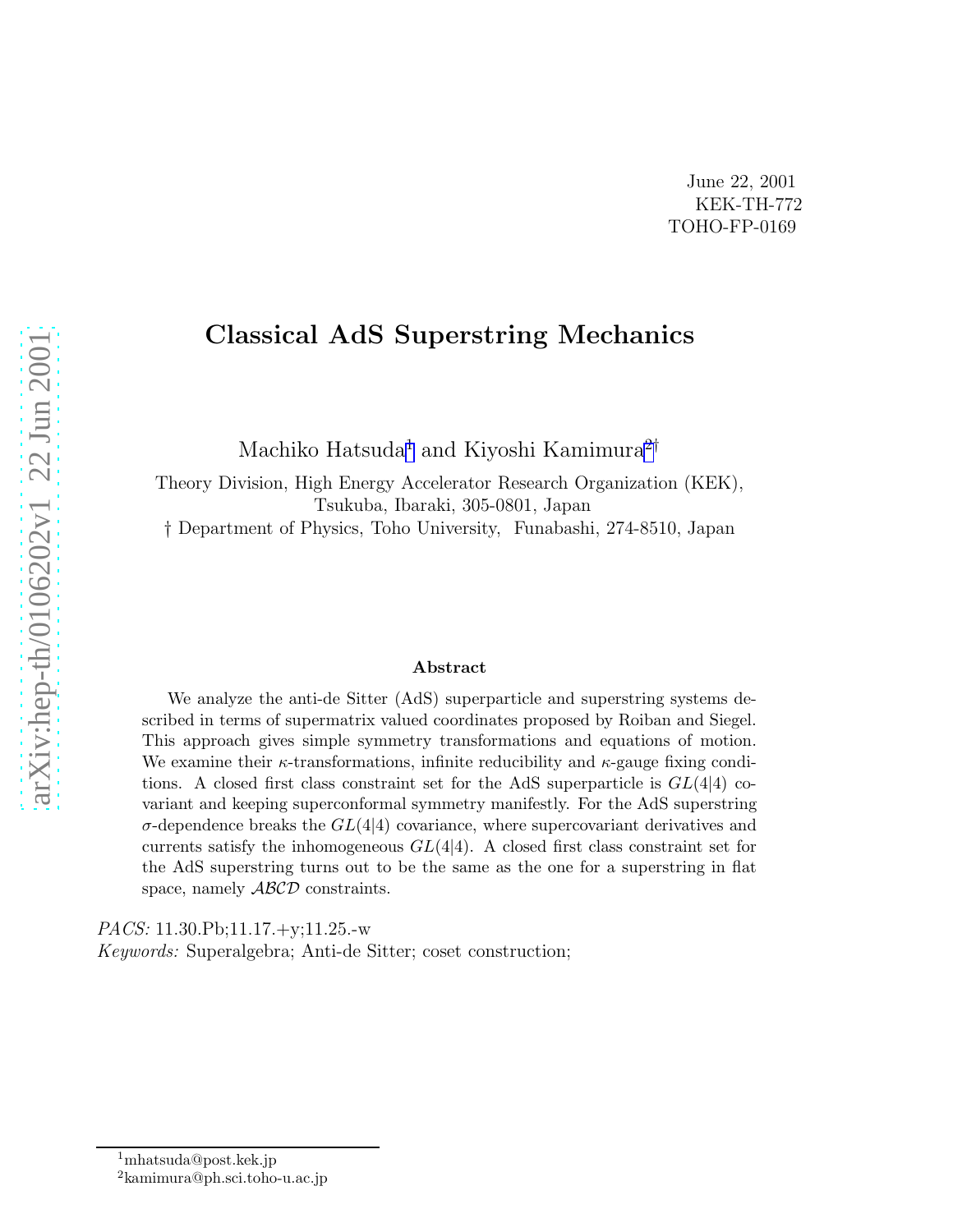## <span id="page-1-0"></span>1 Introduction

The AdS/CFT correspondence conjectured by[[1](#page-15-0)] requires appropriate descriptions of the superstring theories in anti-de Sitter (AdS) spaces corresponding to the conformal field theories (CFT). Since AdS spaces contain the Ramond-Ramond flux, the manifest space-time supersymmetric Green-Schwarz formalism is more suitable than the Neveu-Schwarz-Ramond formalism. The superstring theory in the  $AdS_5 \times S^5$  background, known to be dual of the four dimensional CFT, is investigated at the classical level[[2, 3, 5](#page-15-0)] and at the semi-classical level [\[4](#page-15-0)] in the Green-Schwarz formalism. The global symmetry of the  $AdS_5 \times S^5$  space is  $SU(2, 2|4)$ . The AdS superstring action is constructed basedon a coset  $SU(2, 2|4)/(SO(4, 1) \times SO(5))$  $SU(2, 2|4)/(SO(4, 1) \times SO(5))$  $SU(2, 2|4)/(SO(4, 1) \times SO(5))$  [2]. Recently an alternative approach has been proposed by Roiban and Siegel [\[6](#page-15-0)] based on a coset  $GL(4|4)/(Sp(4) \times GL(1))^2$ , which is obtained by Wick rotations and introducing scaling degrees of freedom into  $SU(2, 2|4)/(SO(4, 1) \times SO(5))$ . In this alternative approach the coordinate is supermatrix valued. The Lobachevski metric follows from this matrix parametrization rather than the conventional exponential parametrization. In this paper we follow this approach to examine the classical mechanics of the AdS superparticle and superstring.

When an element of the coset is given as  $Z_M^A \in GL(4|4)/(Sp(4) \times GL(1))^2$ , the right invariant and left invariant one-forms are constructed as  $(dZZ^{-1})^N_M$  and  $(Z^{-1}dZ)^R$  respectively. If we introduce its canonical conjugates,  $P_A^M$ , the global symmetry generators and the supercovariant derivatives can be written as  $G_M^N = (ZP)_M^N$  and  $D_A^B = (PZ)_A^B$  respectively as we will see in next section. The global symmetry generators  $GL(4|4) \ni G_{MN}$ satisfy

$$
[G_{MN}, G_{LK}] = -\Omega_{LN} G_{MK} + \Omega_{MK} G_{LN} \quad , \tag{1.1}
$$

with an antisymmetric metric  $\Omega$  which raises and lowers the indices. On the other hand the supercovariant derivatives satisfy

$$
[D_{AB}, D_{CD}] = \Omega_{CB} D_{AD} - \Omega_{AD} D_{CB} \t . \t (1.2)
$$

The D's correspond to  $\tau$  development, so the supercovariant derivative governs the AdS superparticle. The covariant derivatives commute/anticommute with the global charges,  $[G_{MN}, D_{AB}] = 0$ . The fermionic components of supercovariant derivatives are nothing but the fermionic constraints whose first class part generate  $\kappa$ -symmetries. For a flat superparticle supercovariant derivatives are  $p_{\mu}$  and  $d_{\alpha}$ , and the closed first class constraint setis given by bi-linear forms of covariant derivatives,  $p^{\mu}p_{\mu} = 0$  and  $p_{\mu}\gamma^{\mu}d = 0$  [[7, 8, 9](#page-15-0)]. For a conformal particle covariant derivatives are conformal group elements, and the closed first class constraint set is obtained by squaring the covariant derivatives [\[10](#page-15-0), [11\]](#page-15-0). The AdS superparticle is also the case where a sufficient first class constraint set is expressed as

$$
(D^2)_A{}^C = D_A{}^B D_B{}^C = 0 \t\t(1.3)
$$

They satisfy the following algebra

$$
[D^2{}_{AB}, D^2{}_{CD}] = D^3{}_{AD}\Omega_{CB} - D^3{}_{CB}\Omega_{AD} + D^2{}_{AD}D_{CB} - D^2{}_{CB}D_{AD}
$$
(1.4)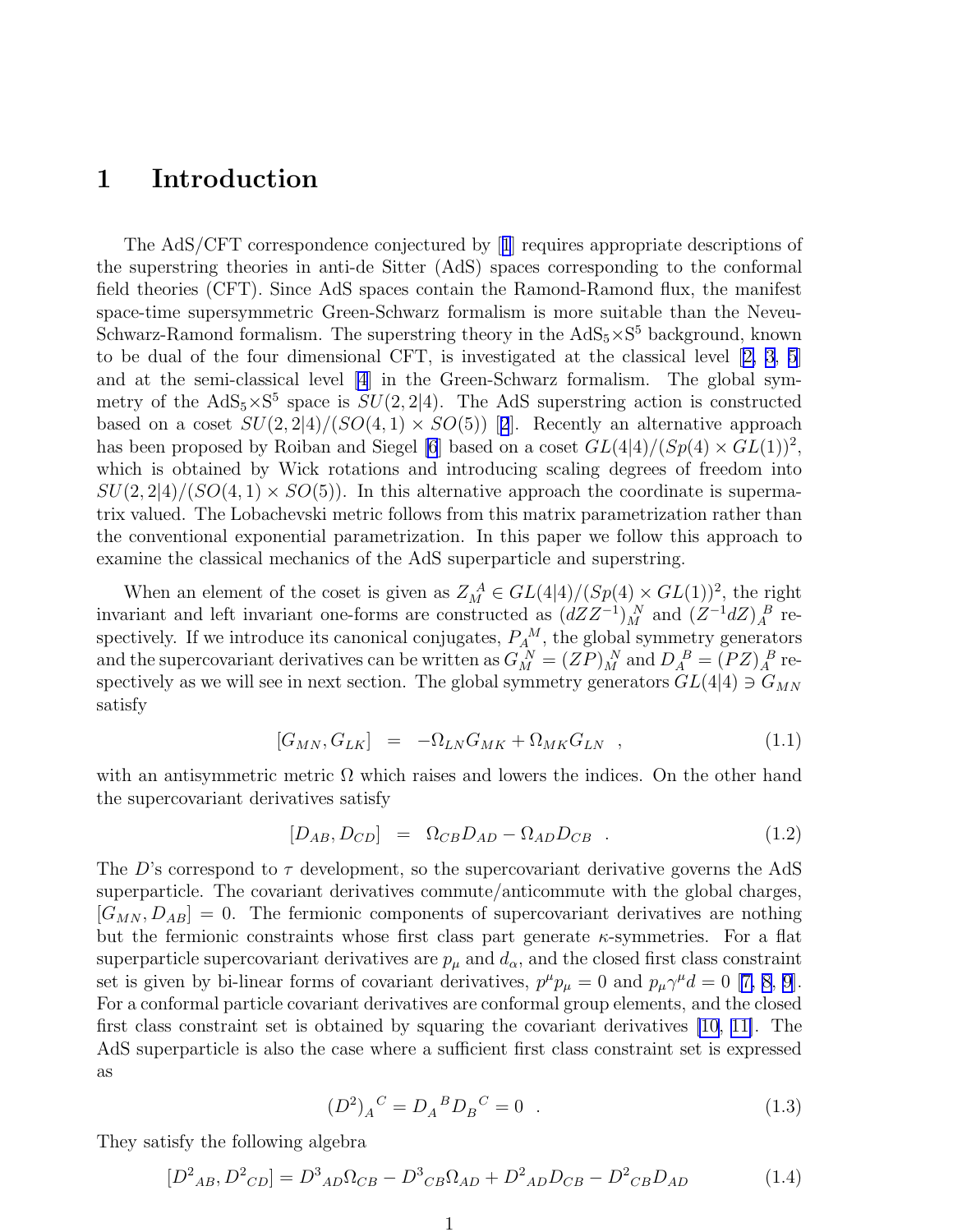<span id="page-2-0"></span>and are reducible,

$$
D_A{}^B D^2{}_B{}^C - D^2{}_A{}^B D_B{}^C = 0 . \qquad (1.5)
$$

Thefirst class constraints ([1.3\)](#page-1-0) includes the massless equation and  $\kappa$ -generators representing local symmetries for the AdS superparticle. Gauge fixing follows to the form of the first class constraints.

For an AdS superstring the  $\sigma$  dependence requires  $\sigma$  direction current  $J_{AB}$  and the system is described in terms of  $D$  and  $J$  satisfying

$$
[D_{AB}, D_{CD}] = \Omega_{CB} D_{AD} - \Omega_{AD} D_{CB}
$$
  
\n
$$
[D_{AB}, J_{CD}] = \Omega_{CB} J_{AD} - \Omega_{AD} J_{CB}
$$
  
\n
$$
[J_{AB}, J_{CD}] = 0
$$
 (1.6)

A superstring in flat space is described by left/right  $(\partial_{\tau} \pm \partial_{\sigma})$  chiral representations, but this is not the case. The naive left/right combination  $D \pm J$  does not show separation into two sets, but

$$
[(D \pm J)_{AB}, (D \pm J)_{CD}] = \Omega_{CB}(D \pm 2J)_{AD} - \Omega_{AD}(D \pm 2J)_{CB}
$$
  
\n
$$
[(D \pm J)_{AB}, (D \mp J)_{CD}] = \Omega_{CB}D_{AD} - \Omega_{AD}D_{CB}
$$
 (1.7)

Thenaive replacement  $D \to D \pm J$  in ([1.3\)](#page-1-0)-(1.5) does not work as the stringy extension of the local symmetry constraint set. To find the local symmetry constraint set is not trivial as in the AdS superparticle case, and one needs to start with the  $\kappa$ -invariant action for the AdS superstring.

It is interesting that the algebra  $(1.6)$  is recognized as an inhomogeneous  $GL(4|4)$  and it is obtained from the following algebra

$$
[D_{AB}, D_{CD}] = \Omega_{CB} D_{AD} - \Omega_{AD} D_{CB}
$$
  
\n
$$
[D_{AB}, J_{CD}] = \Omega_{CB} J_{AD} - \Omega_{AD} J_{CB}
$$
  
\n
$$
[J_{AB}, J_{CD}] = \Omega_{CB} D_{AD} - \Omega_{AD} D_{CB}
$$
\n(1.8)

by the Inönü-Wigner contraction [\[12\]](#page-15-0) with  $J \to RJ$  and  $R \to \infty$  limit. In contrast to (1.7) the left/right chiral separation is possible for  $R = 1$ ,

$$
[(D \pm J)_{AB}, (D \pm J)_{CD}] = \Omega_{CB}\{(1 + \frac{1}{R^2})D \pm 2J\}_{AD} - \Omega_{AD}\{(1 + \frac{1}{R^2})D \pm 2J\}_{CB}
$$
  

$$
[(D \pm J)_{AB}, (D \mp J)_{CD}] = \Omega_{CB}(1 - \frac{1}{R^2})D_{AD} - \Omega_{AD}(1 - \frac{1}{R^2})D_{CB}
$$
 (1.9)

The AdS superstring case (1.7) is given for a case with  $R \to \infty$ . In this case rescaling ambiguity of  $J$  is remained. We will construct the left/right chiral algebra up to constraints in the section 4 where chiral combinations are  $D_{\text{base}} \pm J_{\text{base}}$  and  $D_{\text{fermi}} \pm (1/2)J_{\text{fermi}}$ .

A local symmetry constraint set for the AdS superstring is constructed and compared withthe one for a superstring in a flat space, namely  $\mathcal{ABCD}$  constraints [[7, 8, 9](#page-15-0)]. A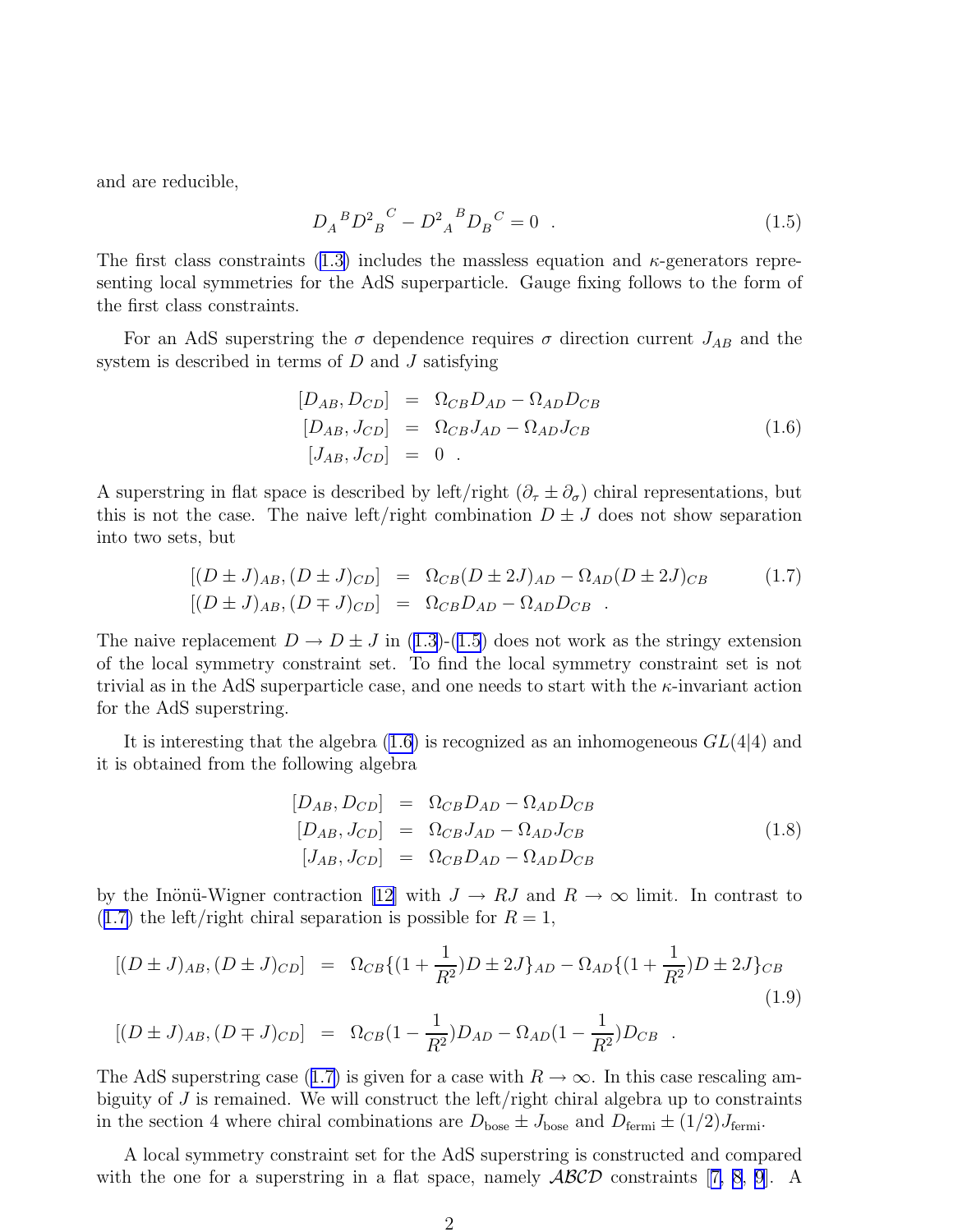flat superstring system can be described in two approaches. One is the usual canonical approach that includes both first class and second class constraints, and products of two constraints can be set to be zero consistently[[13\]](#page-15-0). Another one is the first class approach that includes only first class constraints and square of the supercovariant derivatives are taken as first class constraints[[7\]](#page-15-0). It is shown that these approaches, [\[13\]](#page-15-0) and[[7\]](#page-15-0), give the same physical states by analyzing in the light-cone gauge[[14](#page-15-0)]. An advantage of this first class approach is to avoid complicated second class constraints. Disadvantage is that the first class constraints are infinitely reducible, so practical covariant quantum computation is difficult [\[15\]](#page-15-0). In this paper we will focus on the classical mechanics for AdS objects to clarify common features and different features from the ones in the flat background.

The organization of this paper is as follows. In section 2, we perform the canonical analysis of the AdS superparticle system. The  $\kappa$  symmetry constraints and its reducibility are clarified. The equation of motion is also given, and it has simple free form. In section 3, we confirm the necessary conditions of the closed first class constraint set by direct computation from an action. The  $(D^2)_A^B = 0$  constraint set is analyzed in "light-conelike" gauge that suppresses half of fermionic degrees of freedom, and then we show that  $(D^2)_{A}^{B} = 0$  constraints reduce into GL(2)×GL(4)≅U(2)×U(4) generators which turn out to represent the second class constraints. In other words, the AdS superparticle with first class constraint set,  $(D^2)_A^B = 0$ , is equal to the system with the first and second class constraints. In section 4, the AdS superstring system is examined in analogous to the AdS superparticle case. The  $\kappa$ -gauge fixing and equations of motions are examined, and we show that the complex gauge proposed in[[6\]](#page-15-0) can not be applied. The closed first class constraint set is shown to correspond to the one in a flat background, namely ABCD constraints.

### 2 Classical AdS superparticle mechanics

A supersymmetric object propagating in  $AdS_5 \times S^5$  space is described using by the following coset superspace and the coset elements are parameterized including quotient parameters as[[6\]](#page-15-0)

$$
\frac{GL(4|4)}{(Sp(4)\times GL(1))^2} \ni Z_M^A \ , \ Z_M^A = \begin{pmatrix} Z_m^a & Z_m^{\bar{a}} \\ Z_{\bar{m}}^a & Z_{\bar{m}}^{\bar{a}} \end{pmatrix} = \begin{pmatrix} X_m^a & \Theta_m^{\bar{a}} \\ \bar{\Theta}_{\bar{m}}^a & \bar{X}_{\bar{m}}^{\bar{a}} \end{pmatrix}, \tag{2.1}
$$

where M and A are transformed by global  $GL(4|4)$  and local  $(Sp(4) \times GL(1))^2$  corresponding to the global coordinate transformations and the local Lorentz and the dilatation respectively. Throughout this paper we put full components of parameters  $8^2 = 64$ as  $Z_M^A$ , then gauge degrees of freedom are eliminated by constraints. The left invariant current is

$$
J_A{}^B = Z_{A}^{-1}{}^M dZ_M{}^B . \t\t(2.2)
$$

A  $GL(4)$  matrix  $M_{ab}$  is decomposed into a trace part, symmetric part and tracelessantisymmetric part

$$
M_{ab} = -\frac{1}{4}\Omega_{ab}M^c{}_c + M_{(ab)} + M_{\langle ab \rangle} = -\frac{1}{4}\Omega \operatorname{tr}M + \langle M \rangle + \langle M \rangle, \tag{2.3}
$$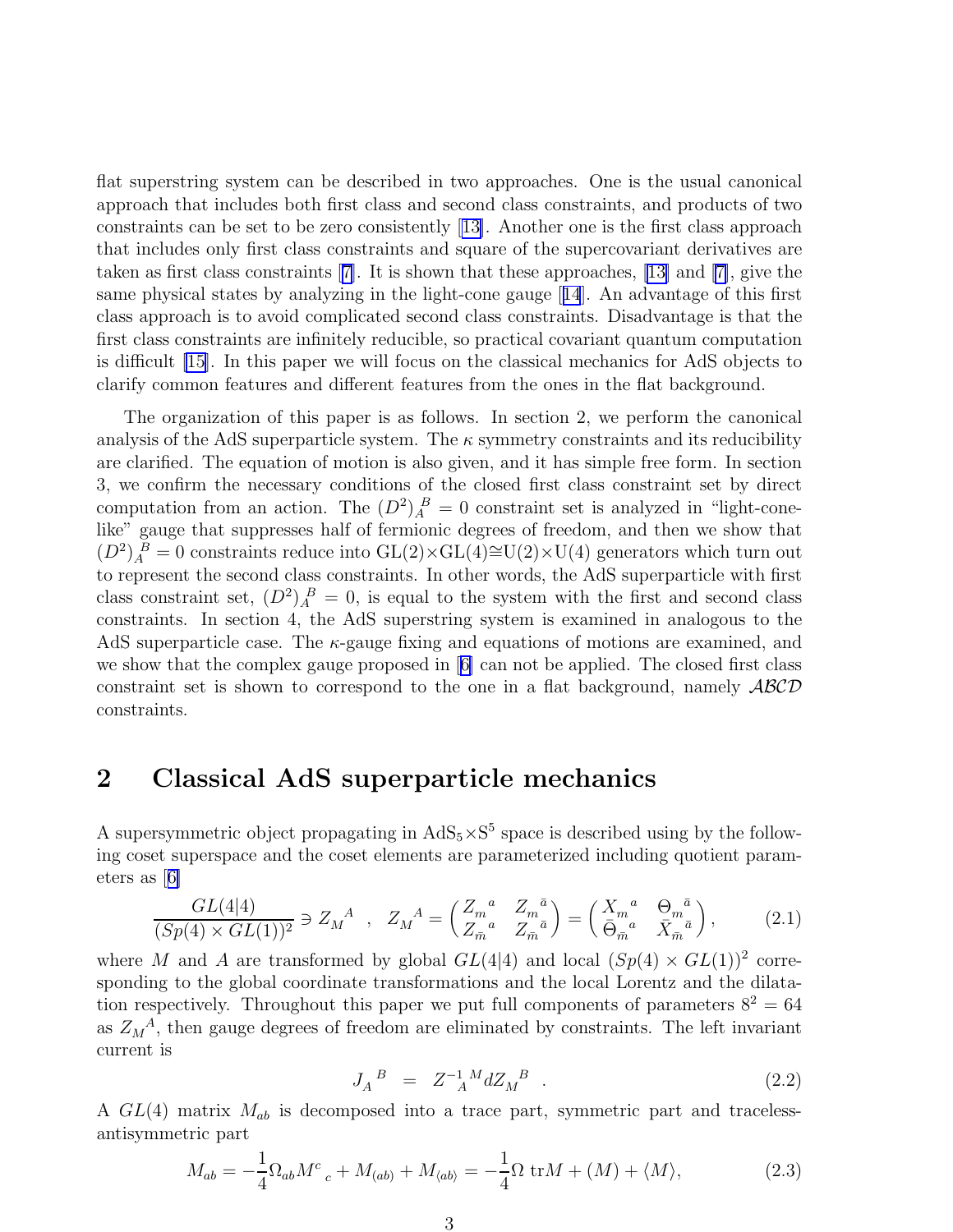<span id="page-4-0"></span>where  $\Omega$  is antisymmetric  $SP(4)$  metric raising and lowering indices in the NW rule. The coset parts of the left invariant currents are  $J_{\langle ab \rangle}$ ,  $J_{\langle \bar{a}\bar{b} \rangle}$ ,  $J_{a\bar{b}}$  and  $J_{a\bar{b}}$ , and local Lorentz  $Sp(4)$ , dilatation  $GL(1)$  connections are  $J_{(ab)}$ , tr $J$  respectively.

The action for a superparticle is given in terms of the 1-form currents  $J_{AB} = d\sigma^{\mu} J_{\mu AB}$ ;

$$
S = -\int d\tau \frac{1}{2e} \left( J_0^{\langle ab \rangle} J_0{}_{\langle ab \rangle} - J_0^{\langle \bar{a}\bar{b} \rangle} J_0{}_{\langle \bar{a}\bar{b} \rangle} \right) = \int d\tau \mathcal{L} . \qquad (2.4)
$$

Canonical momentum for  $Z_M^A$  is defined as

$$
P_A{}^M = \frac{\delta^r S}{\delta \dot{Z}_M{}^A} (-)^A = \begin{pmatrix} P_a{}^m & \bar{\zeta}_a{}^{\bar{m}} \\ \zeta_{\bar{a}}{}^m & \bar{P}_{\bar{a}}{}^{\bar{m}} \end{pmatrix},\tag{2.5}
$$

and the Hamiltonian is given by

$$
\mathcal{H} = \left[\sum P_A{}^M \dot{Z}_M{}^A (-)^A - \mathcal{L}\right] \tag{2.6}
$$

Corresponding to (2.5) we choose the canonical poisson bracket as

$$
[Z_M^A, P_B^N] = (-1)^A \delta_B^A \delta_M^N \tag{2.7}
$$

in order to preserve supertrace

$$
STrfg = \sum f^{AM} g_{MA}(-)^A ,
$$
  
\n
$$
[STr(fZ), STr(Pg)] = -STr(fg).
$$
 (2.8)

The AdS superparticle action (2.4) is rewritten as

$$
S = -\int d\tau \frac{1}{2e} \text{tr} \left( \langle X^{-1}v(\dot{X} - \Theta \bar{X}^{-1}\dot{\Theta}) \rangle \langle X^{-1}v(\dot{X} - \Theta \bar{X}^{-1}\dot{\Theta}) \rangle - \langle \bar{X}^{-1}\bar{v}(\dot{\bar{X}} - \bar{\Theta}X^{-1}\dot{\Theta}) \rangle \langle \bar{X}^{-1}\bar{v}(\dot{\bar{X}} - \bar{\Theta}X^{-1}\dot{\Theta}) \rangle \right), \qquad (2.9)
$$
  

$$
v = (I - \Theta \bar{X}^{-1}\bar{\Theta}X^{-1})^{-1}
$$

$$
\bar{v} = (I - \bar{\Theta}X^{-1}\Theta \bar{X}^{-1})^{-1}.
$$

Canonical conjugates are

$$
P_a{}^m \equiv \frac{\delta S}{\delta \dot{X}_m{}^a} = -\frac{1}{e} X^{-1} v (\dot{X} - \Theta \bar{X}^{-1} \dot{\Theta}) X^{-1} v
$$
  
\n
$$
\bar{P}_{\bar{a}}{}^{\bar{m}} \equiv -\frac{\delta S}{\delta \dot{\bar{X}}_{\bar{m}}{}^{\bar{a}}} = -\frac{1}{e} \bar{X}^{-1} \bar{v} (\dot{\bar{X}} - \bar{\Theta} X^{-1} \dot{\Theta}) \bar{X}^{-1} \bar{v}
$$
  
\n
$$
\zeta_{\bar{a}}{}^m \equiv -\frac{\delta^r S}{\delta \dot{\Theta}_m{}^{\bar{a}}} = -\bar{P} \bar{\Theta} X^{-1}
$$
  
\n
$$
\bar{\zeta}_a{}^{\bar{m}} \equiv \frac{\delta^r S}{\delta \dot{\bar{\Theta}}_{\bar{m}}{}^{\bar{a}}} = -P \Theta \bar{X}^{-1}.
$$
\n(2.10)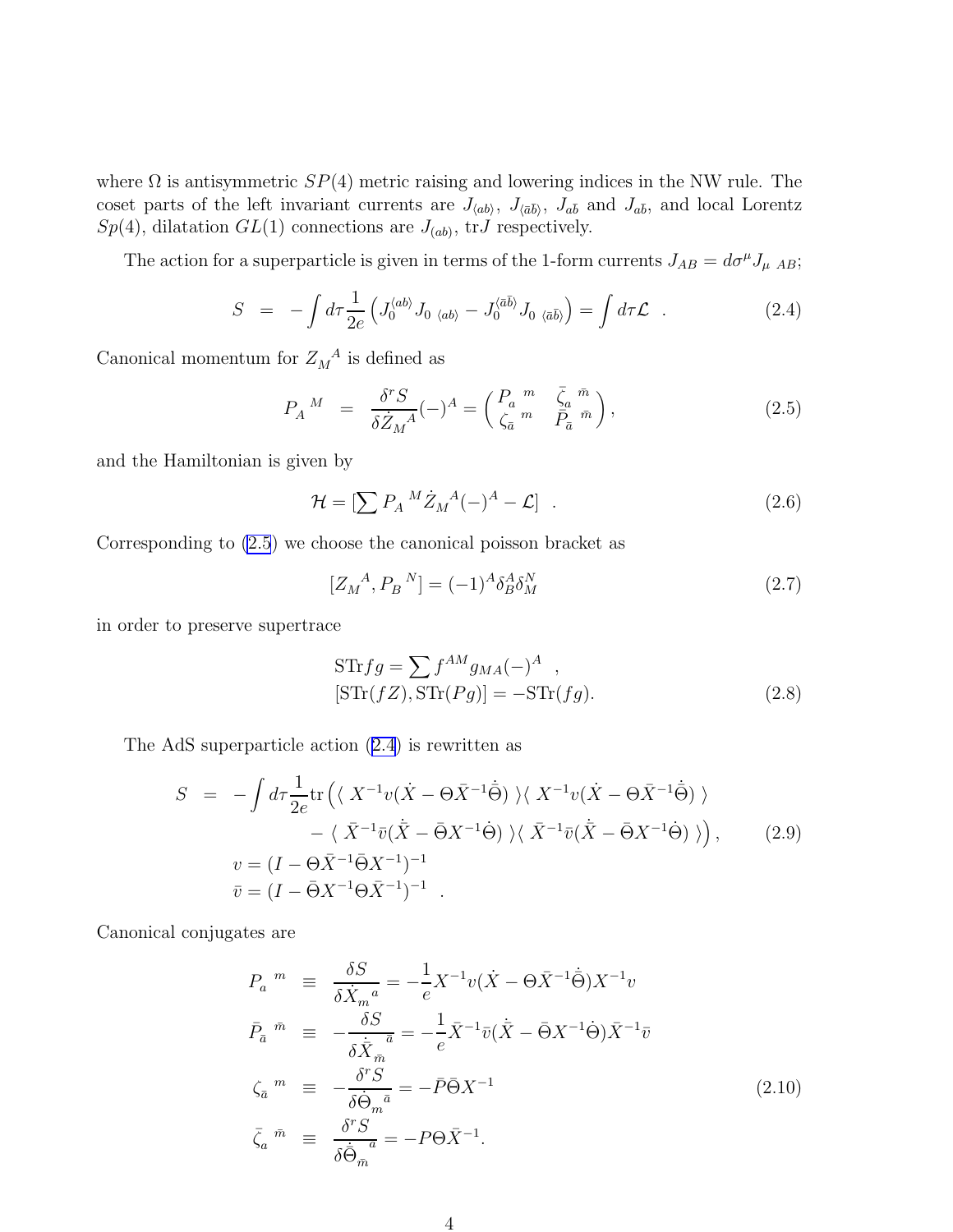<span id="page-5-0"></span>The supercovariant derivatives are

$$
D_A^B = P_A^M Z_M^B = \begin{pmatrix} \mathbf{D}_a^b & D_a^b \\ \bar{D}_{\bar{a}}^b & \bar{\mathbf{D}}_{\bar{a}}^b \end{pmatrix},
$$
\n
$$
\mathbf{D} \equiv PX + \bar{\zeta}\bar{\Theta} \ , \ \ \mathbf{D} \equiv P\bar{X} + \zeta\Theta
$$
\n
$$
D \equiv P\Theta + \bar{\zeta}\bar{X} \ , \ \ \bar{D} \equiv \bar{P}\bar{\Theta} + \zeta X
$$
\n
$$
(2.11)
$$

generating right  $GL(4|4)$  transformations

$$
\delta_{\Lambda} Z_{M}^{A} = [Z_{M}^{A}, \text{STr} D\Lambda] = (Z\Lambda)_{M}^{A} \tag{2.12}
$$

Its subgroups  $GL(1), Sp(4), GL(1), Sp(4)$  are local gauge symmetries, and their generators are set to be constraints in our approach

$$
tr\mathbf{D} = (\mathbf{D}) = tr\bar{\mathbf{D}} = (\bar{\mathbf{D}}) = 0 . \qquad (2.13)
$$

The last two fermionic equations of [\(2.10](#page-4-0)) are primary constraints,

$$
D_a^{\ \bar{b}} = 0, \quad \bar{D}_{\bar{a}}^{\ \bar{b}} = 0 \tag{2.14}
$$

satisfying following poisson brackets

$$
[D_a^{\ \bar{b}}, \bar{D}_{\bar{c}}^{\ \bar{d}}] = \delta_a^d \bar{\mathbf{D}}_{\bar{c}}^{\ \bar{b}} - \delta_{\bar{c}}^{\bar{b}} \mathbf{D}_a^{\ \bar{d}} \ , [D, D] = [\bar{D}, \bar{D}] = 0 . \tag{2.15}
$$

The Hamiltonian([2.6\)](#page-4-0) is obtained as

$$
\mathcal{H} = -eA_P + \text{tr}[D\bar{\lambda} + \bar{D}\lambda] \tag{2.16}
$$

$$
A_{\rm P} = \frac{1}{2} \text{tr}[\langle \mathbf{D} \rangle^2 - \langle \bar{\mathbf{D}} \rangle^2] = 0 \tag{2.17}
$$

where  $A_{\rm P} = 0$  is a secondary constraint for  $\dot{\Pi}_e = 0$  and multipliers determined from consistency as  $\lambda = \overline{\lambda} = 0$ . Because of the bosonic constraint (2.17) the rank of the right hand side of  $(2.15)$  is half the number of its maximal rank, and whose zero modes are given as

$$
\left(\delta_a^d \bar{\mathbf{D}}_{\bar{c}} \, \bar{b} - \delta_{\bar{c}}^{\bar{b}} \mathbf{D}_a \,^d\right) \left(\delta_a^e \bar{\mathbf{D}}_{\bar{b}} \, \bar{f} + \delta_{\bar{b}}^{\bar{f}} \mathbf{D}_d \,^e\right) = \frac{1}{2} \delta_a^e \delta_{\bar{c}}^{\bar{f}} A_P \approx 0,\tag{2.18}
$$

where equality holds up to gauge constraints  $(2.13)$ . Half of the fermionic constraints are first class and another half are second class constraints as in a flat superparticle. The fermionic constraints D and  $\bar{D}$  in (2.14) are projected into first class constraints using  $\langle \mathbf{D} \rangle$  and  $\langle \mathbf{D} \rangle$  as

$$
\mathcal{B}_{\mathrm{P}a}{}^{\bar{b}} = \langle \mathbf{D} \rangle_a{}^b D_b{}^{\bar{b}} + D_a{}^{\bar{a}} \langle \bar{\mathbf{D}} \rangle_{\bar{a}}{}^{\bar{b}} \n\bar{\mathcal{B}}_{\mathrm{P} \bar{a}}{}^b = \langle \bar{\mathbf{D}} \rangle_{\bar{a}}{}^{\bar{b}} \bar{D}_{\bar{b}}{}^{\bar{b}} + \bar{D}_{\bar{a}}{}^{\bar{a}} \langle \mathbf{D} \rangle_{a}{}^{\bar{b}}.
$$
\n(2.19)

They generate following  $\kappa$ -transformations

$$
\delta_{\kappa,\bar{\kappa}}Z = [Z, \text{tr}(\bar{\mathcal{B}}\kappa - \mathcal{B}\bar{\kappa})]
$$
\n
$$
\delta_{\kappa,\bar{\kappa}}X = \Theta(\bar{\kappa}\langle \mathbf{D} \rangle + \langle \bar{\mathbf{D}} \rangle \bar{\kappa})
$$
\n
$$
\delta_{\kappa,\bar{\kappa}}\bar{X} = \bar{\Theta}(\kappa\langle \bar{\mathbf{D}} \rangle + \langle \mathbf{D} \rangle \kappa)
$$
\n
$$
\delta_{\kappa,\bar{\kappa}}\Theta = X(\kappa\langle \bar{\mathbf{D}} \rangle + \langle \mathbf{D} \rangle \kappa)
$$
\n
$$
\delta_{\kappa,\bar{\kappa}}\bar{\Theta} = \bar{X}(\bar{\kappa}\langle \mathbf{D} \rangle + \langle \bar{\mathbf{D}} \rangle \bar{\kappa}).
$$
\n(2.20)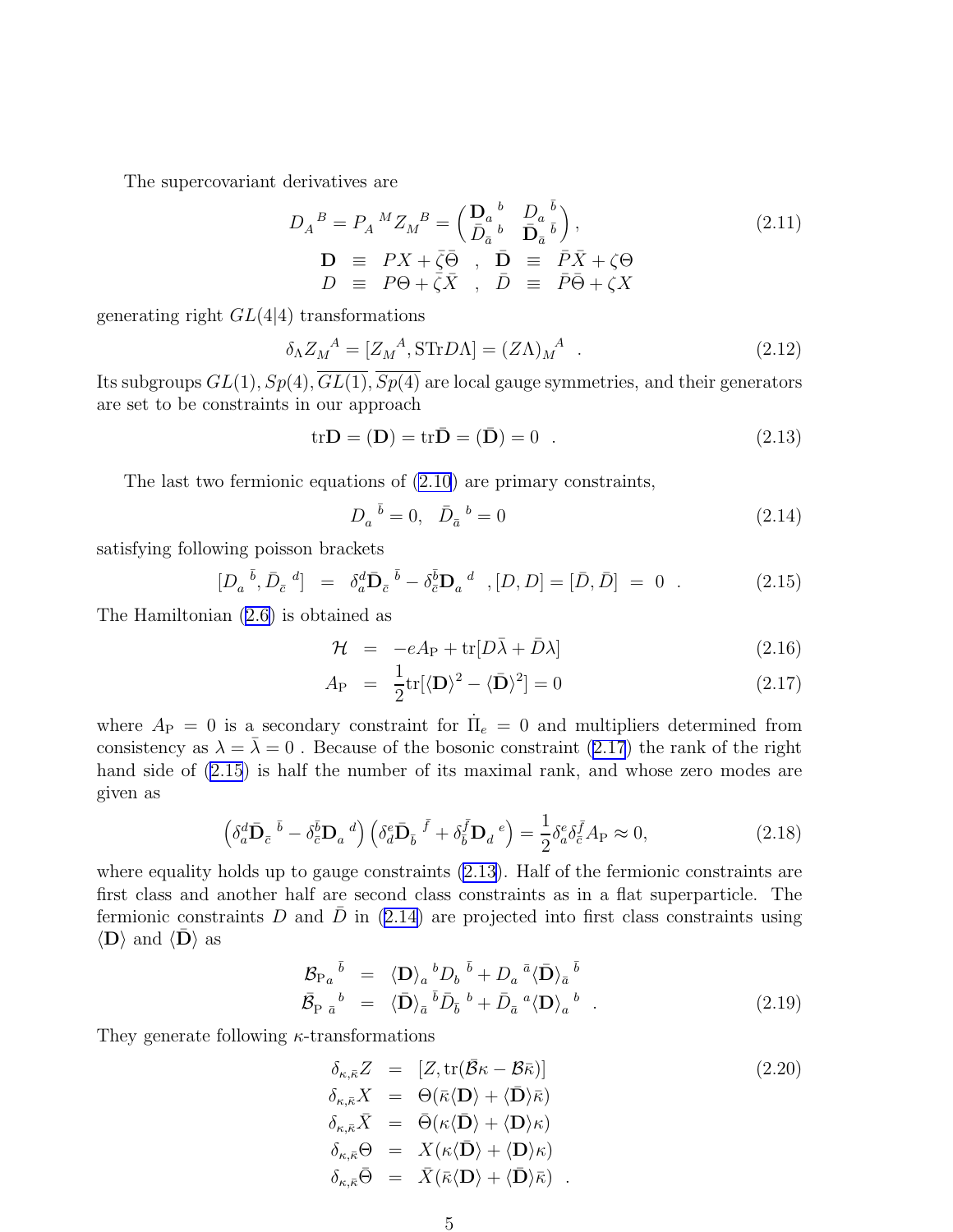Both parameters  $\kappa$  and  $\bar{\kappa}$  have following zero modes, and this reducibility continues infinitely

$$
\delta \kappa = \langle \mathbf{D} \rangle \kappa_1 - \kappa_1 \langle \mathbf{D} \rangle , \quad \delta \kappa_1 = \langle \mathbf{D} \rangle \kappa_2 + \kappa_2 \langle \mathbf{D} \rangle , \quad \cdots , \quad (2.21)
$$
\n
$$
\delta \bar{\kappa} = \langle \mathbf{D} \rangle \bar{\kappa}_1 - \bar{\kappa}_1 \langle \mathbf{D} \rangle , \quad \delta \bar{\kappa}_1 = \langle \mathbf{D} \rangle \bar{\kappa}_2 + \bar{\kappa}_2 \langle \mathbf{D} \rangle , \quad \cdots ,
$$

where  $A_P = 0$  is used. This fact leads to that only each half components of  $\Theta$  and  $\overline{\Theta}$  can be fixed by using  $\kappa$ -symmetries. Therefore the complex gauge proposed in the literature [\[6](#page-15-0)] can not be imposed for the AdS superparticle.

Classical equations of motion are given by this Hamiltonian with for example  $e = 1$ 

$$
\dot{Z}_M^A = \begin{bmatrix} Z_M^A, \mathcal{H} \end{bmatrix} = Z_M^B \Gamma_{P \ B}^A , \ \Gamma_P = \begin{pmatrix} \langle \mathbf{D} \rangle & 0 \\ 0 & \langle \mathbf{D} \rangle \end{pmatrix} \tag{2.22}
$$

where the fermionic constraints  $(2.14)$  is used. The second derivative of Z leads to

$$
\ddot{Z} - \dot{Z}\Gamma_{\rm P} = 0 \quad , \tag{2.23}
$$

and it suggests that  $\Gamma_P$  is interpreted as the induced connection onto the world line.  $\langle D \rangle$ and  $\langle \mathbf{D} \rangle$ , are conserved "momenta" of this system. They satisfy

$$
[\langle \mathbf{D} \rangle_{\langle ab \rangle}, \langle \mathbf{D} \rangle_{\langle cd \rangle}] = \Omega_{\langle c| \langle b}(\mathbf{D})_{a \rangle | d \rangle} - \Omega_{\langle a| \langle d}(\mathbf{D})_{c \rangle | b \rangle} \tag{2.24}
$$

which is the AdS momentum algebra, and the similar form for bared  $(S<sup>5</sup>)$  sector. (2.22) represents a free particle.

Solutions of (2.22) are

$$
Z(\tau) = Z_0 e^{\Gamma_{\rm PT}} \tag{2.25}
$$

The world line element is calculated as

$$
ds^{2} = STr J_{0}^{2} |_{\text{bosonic part}} = STr (Z^{-1}\dot{Z})^{2} = STr \Gamma_{P}^{2} = \frac{1}{2}A_{P} = 0 \qquad (2.26)
$$

where the constraints [\(2.17](#page-5-0)) is used. Therefore the free superparticle moves along the null geodesic of the AdS(S) space.

# 3 Local symmetries of the AdS superparticle

Local symmetries are expressed by a closed first class constraint set. In the previous section we perform a canonical analysis of a superparticle where products of constraints including second class are set to be zero consistently. In this section we examine an alternative approach that contains only first class constraints without second class constraints. We obtain a closed first class constraint set and then examine the physical states in a "light-cone-like" gauge comparing with the one described by the previous approach.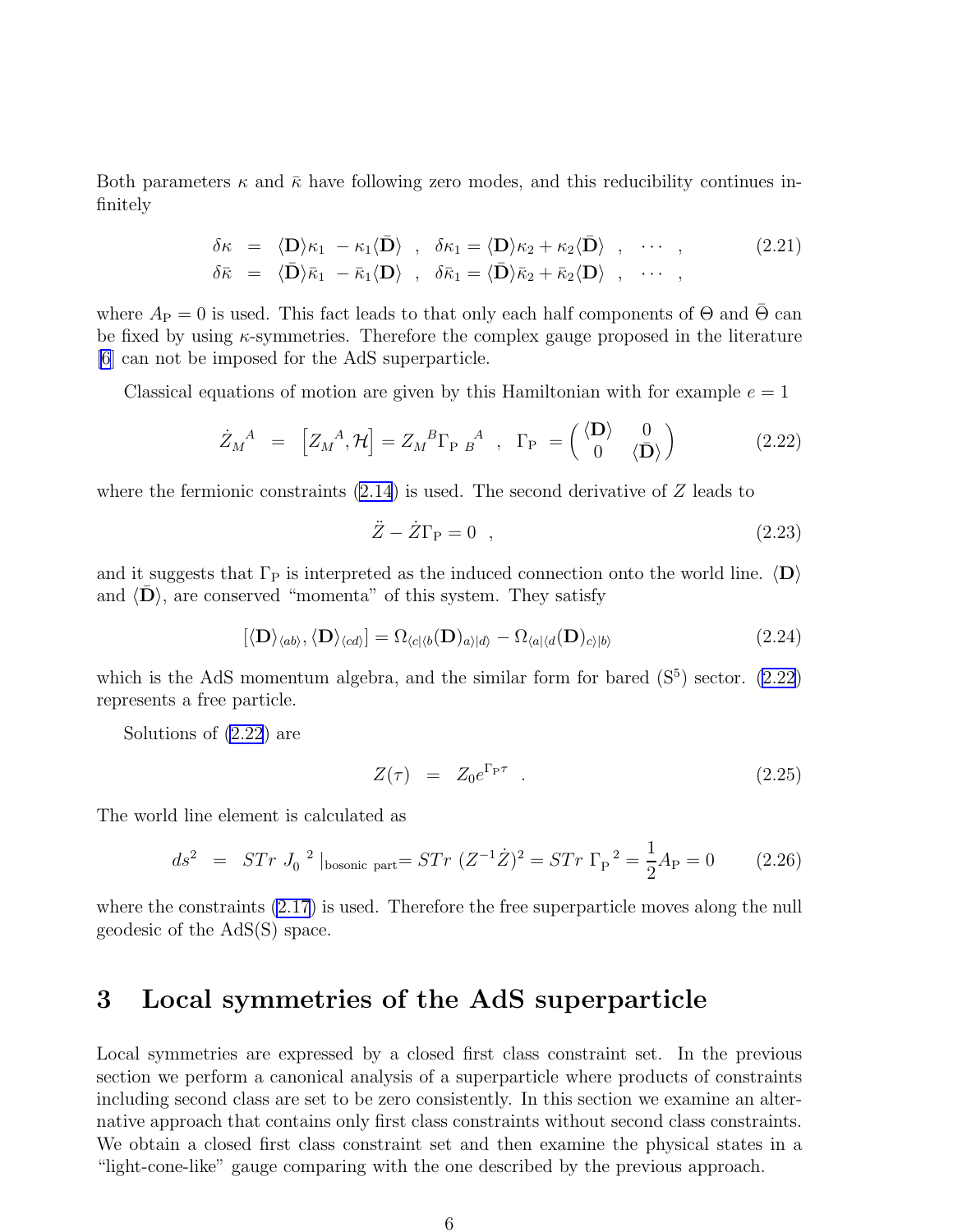<span id="page-7-0"></span>Although we know that [\(1.3](#page-1-0)) is a sufficient closed first class constraint set, we calculate itdirectly from  $A_P$  in ([2.17](#page-5-0)) and  $D, \bar{D}$  in ([2.14\)](#page-5-0), then obtain a necessary first class constraint set as

$$
\mathcal{A}_{\rm P} = \frac{1}{2} {\rm tr} \left( \langle \mathbf{D} \rangle^2 - \langle \bar{\mathbf{D}} \rangle^2 + 2D\bar{D} \right)
$$
\n
$$
\mathcal{B}_{\rm P_a}{}^{\bar{b}} = \langle \mathbf{D} \rangle_a{}^b D_b{}^{\bar{b}} + D_a{}^{\bar{a}} \langle \bar{\mathbf{D}} \rangle_{\bar{a}}{}^{\bar{b}}
$$
\n
$$
\bar{\mathcal{B}}_{\rm P}{}^{\bar{b}}_{\bar{a}} = \langle \bar{\mathbf{D}} \rangle_{\bar{a}}{}^{\bar{b}} \bar{D}_{\bar{b}}{}^{\bar{b}} + \bar{D}_{\bar{a}}{}^{\bar{a}} \langle \mathbf{D} \rangle_{a}{}^{\bar{b}}
$$
\n
$$
c_{\rm P(ab)} = D_{(a}{}^{\bar{a}} \bar{D}_{\bar{a}|b)} , \quad \bar{c}_{\rm P}{}_{(\bar{a}\bar{b})} = \bar{D}_{(\bar{a}]}{}^{\bar{a}} D_{a|\bar{b}}
$$
\n
$$
c_{\rm P}{}_{\langle ab \rangle} = D_{\langle a}{}^{\bar{a}} \bar{D}_{\bar{a}|b} , \quad \bar{c}_{\rm P}{}_{\langle \bar{a}\bar{b} \rangle} = \bar{D}_{\langle \bar{a}]}{}^{\bar{a}} D_{a|\bar{b}} .
$$
\n(3.1)

The reparametrization constraint is  $A_P$  which is the Hamiltonian [\(2.6](#page-4-0)) to preserve all symmetry constraints up to bi-linears of constraints. The  $\kappa$ -symmetry constraints are  $\mathcal{B}_P$ and  $\bar{\mathcal{B}}_{P}$ , and others are required for closure. The first class constraint set (3.1) can be written as

$$
D_{A}^{2}{}_{A}^{B} - \frac{1}{4+4} \delta_{A}^{B} \text{ Tr} D^{2} = 0 \quad , \tag{3.2}
$$

where  $\text{Tr}M = \sum M_A^A$  should not be confused with  $\text{STr}M = \sum (-)^A M_A^A$ . The number of constraints for  $\mathcal{A}_P$ ,  $\mathcal{B}_P$ ,  $\bar{\mathcal{B}}_P$  are 1, 16, 16 respectively. Total number of constraints is  $1 + 16 \times 2 + 10 \times 2 + 5 \times 2 = 63 = (4 + 4)^2 - 1$  corresponding to the dimension of  $GL(4|4)/GL(1)$ .This result beginning with the AdS superparticle action ([2.4\)](#page-4-0) differs from [\(1.3](#page-1-0)) just trace part of  $D^2$ . Imposing both trace part and supertrace part of  $D^2$ constraints means massless constraints in both  $AdS_5$  space and  $S^5$  space, which is too strong for single particle.

The constraints are reduced in a light-cone-like gauge as follows. Using with following projection operators of AdS spinors

$$
\mathcal{P}_{\pm a}{}^{b} = \frac{1}{2} (\gamma_{\mp} \gamma_{\pm})_{a}{}^{b} , \quad \mathcal{P}_{+} = \begin{pmatrix} 1 & 0 \\ 0 & 0 \end{pmatrix} , \quad \mathcal{P}_{-} = \begin{pmatrix} 0 & 0 \\ 0 & 1 \end{pmatrix} , \tag{3.3}
$$

supercovariant derivatives are decomposed into

$$
D_a^{\bar{b}} = \mathcal{P}_+ D_+ + \mathcal{P}_- D_- , \quad \bar{D}_{\bar{a}}^{\bar{b}} = \bar{D}_+ \mathcal{P}_+ + \bar{D}_- \mathcal{P}_- ,
$$
  
\n
$$
\langle \mathbf{D} \rangle_a^{\bar{b}} = \mathcal{P}_+ \langle \mathbf{D} \rangle_+ \mathcal{P}_- + \mathcal{P}_- \langle \mathbf{D} \rangle_- \mathcal{P}_+ + \mathcal{P}_+ \langle \mathbf{D} \rangle_+ \mathcal{P}_+ + \mathcal{P}_- \langle \mathbf{D} \rangle_+ \mathcal{P}_- .
$$
\n(3.4)

Assuming  $P_+ \langle D \rangle_+ P_- \neq 0$ ,  $B_P = 0 = \bar{B_P}$  are solved for  $D_-$  and  $\bar{D}_+$ . This allows the following light-cone-like gauge

$$
\text{tr}[\langle \mathbf{D} \rangle_{+} \gamma_{+}] = 4p_{+} ,\n\bar{\Theta}_{-\bar{m}}^{\quad a} \equiv \bar{\Theta}_{\bar{m}}^{\quad b} \mathcal{P}_{-b}^{\quad a} = 0 ,\n\Theta_{+\bar{m}}^{\quad \bar{c}} \equiv X_{m}^{\quad a} \mathcal{P}_{+a}^{\quad b} X^{-1}{}_{b}^{\quad n} \Theta_{n}^{\quad \bar{c}} = 0 ,
$$
\n(3.5)

where  $X\mathcal{P}_{\pm}X^{-1}$  matrix can be used as the projection for  $\Theta_m{}^{\bar{a}}$  because of invertibility of  $X_m^a$ . The  $p_+$  is assumed not to be zero. These gauge fixing conditions (3.5) make  $\mathcal{B}_{P+}$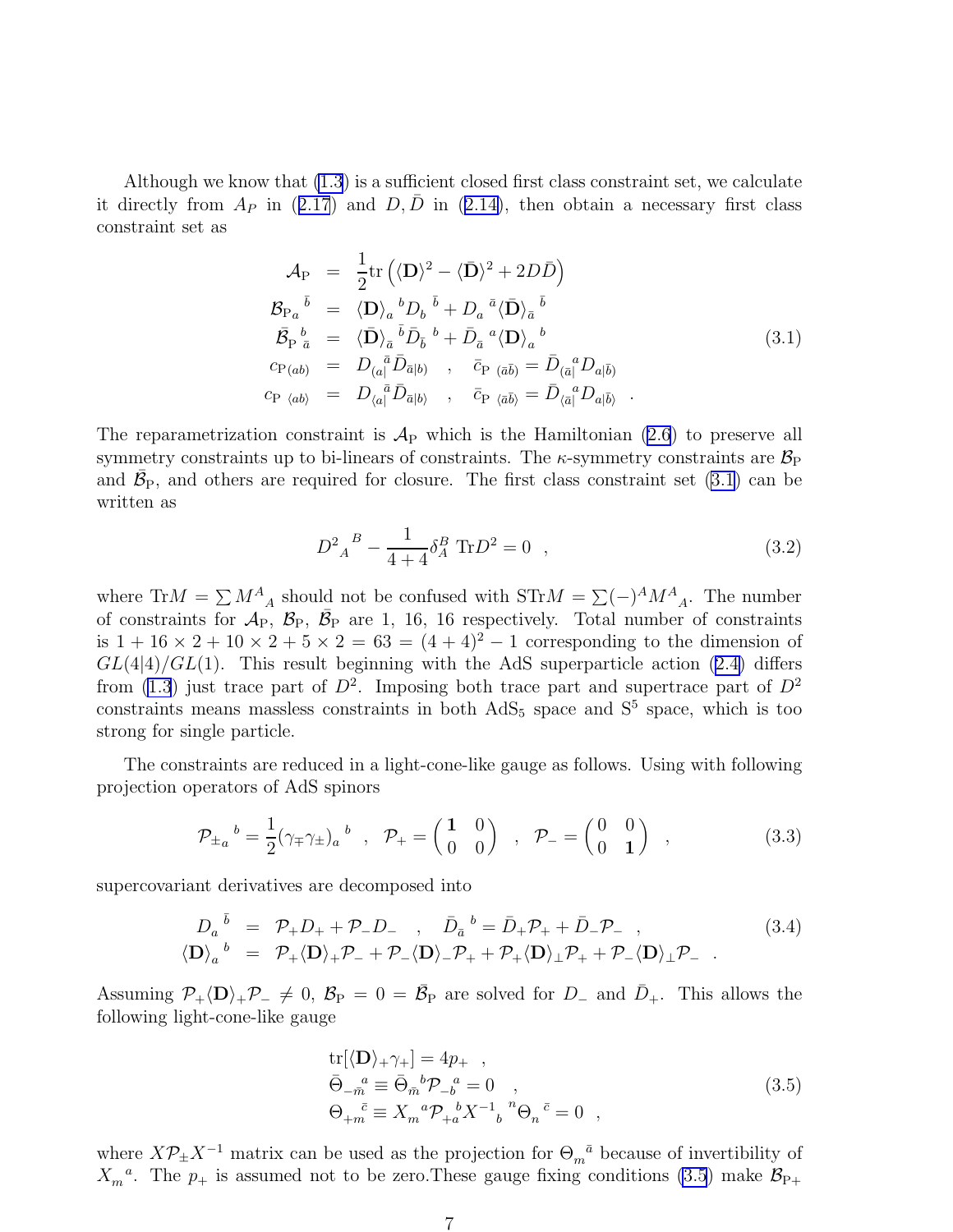<span id="page-8-0"></span>and  $\bar{\mathcal{B}}_{\mathrm{P}-}$  to be second class and they are solved as

$$
\bar{\zeta}_{-} = -\frac{1}{2p_{+}} [\langle \mathbf{D} \rangle_{\perp} D_{+} + D_{+} \langle \bar{\mathbf{D}} \rangle] \bar{X}^{-1} - \langle \mathbf{D}_{\perp} \rangle X^{-1} \Theta_{-} \bar{X}^{-1}
$$
\n
$$
\zeta_{+} = -\frac{1}{2p_{+}} [\bar{D}_{-} \langle \mathbf{D} \rangle_{\perp} + \langle \bar{\mathbf{D}} \rangle \bar{D}_{-} \gamma_{+} X^{-1} - \bar{P} \bar{\Theta}_{+} X^{-1}
$$
\n(3.6)

where  $\bar{\zeta}_-$  and  $\zeta_+$  are conjugates of  $\bar{\Theta}_-$  and  $\Theta_+$  defined through  $\mathcal{P}_-\bar{\zeta}$  and  $\zeta X \mathcal{P}_+ X^{-1}$ respectively.  $A_P = 0$  can be written as

$$
\text{tr}[\langle \mathbf{D} \rangle_{-\gamma-}] = \frac{-1}{2p_+} \text{tr}[\langle \mathbf{D} \rangle_{\perp}^2 - \langle \bar{\mathbf{D}} \rangle^2] + \frac{1}{p_+^2} \text{tr}[\langle \mathbf{D} \rangle_{\perp} \gamma_+ D_+ \bar{D}_- - \langle \bar{\mathbf{D}} \rangle \bar{D}_- \gamma_+ D_+] \quad (3.7)
$$

Remaining components of constraints  $\mathcal{B}_{P-}$ ,  $\bar{\mathcal{B}}_{P+}$ ,  $c_P$  and  $\bar{c}_P$  are first class constraints written by  $D_+$ ,  $\bar{D}_-$ ,  $p_+$ ,  $\langle \mathbf{D} \rangle_{\perp}$  and  $\langle \mathbf{D} \rangle$ 

$$
\mathcal{B}_{\rm P-} = \frac{1}{4p_+^2} \gamma_+ D_+ {\rm tr} [c_{\rm P}{}_{a_+}{}_{b_-} \langle \mathbf{D} \rangle_{\perp} \gamma_+ - \langle \mathbf{\bar{D}} \rangle \bar{D}_- \gamma_+ D_+ ] = 0 ,
$$
  
\n
$$
\mathcal{\bar{B}}_{\rm P+} = \frac{1}{4p_+^2} \bar{D}_- \gamma_+ {\rm tr} [c_{\rm P}{}_{a_+}{}_{b_-} \langle \mathbf{D} \rangle_{\perp} \gamma_+ - \langle \mathbf{\bar{D}} \rangle \bar{D}_- \gamma_+ D_+ ] = 0 ,
$$
  
\n
$$
c_{\rm P} = D_+ \bar{D}_- ,
$$
  
\n
$$
\bar{c}_{\rm P} = -\frac{1}{p_+} \langle \mathbf{\bar{D}} \rangle \bar{D}_- \gamma_+ D_+ .
$$

It is noted that  $\mathcal{B}_P$  and  $\bar{\mathcal{B}}_P$  are fixed up to a square of fermionic constraints which can be set to zero in the second class approach, so  $\mathcal{B}_{P-}$  and  $\bar{\mathcal{B}}_{P+}$  do not produce further constraints. But this is not the case in the first class approach. We take a sufficient closed constraint set to examine the restricted states,

$$
c_{\rm P} \rightarrow D_+ \bar{D}_- = 0, \ \ \mathcal{B}, \bar{\mathcal{B}}, \bar{c}_{\rm P} \rightarrow \bar{D}_- \gamma_+ D_+ = 0 \ \ .
$$
 (3.8)

Independent supercovariant derivatives  $D_+$  and  $\bar{D}_-$  satisfy

$$
[(D_{+})_{a}{}^{\bar{b}}, (\bar{D}_{-})_{\bar{c}}{}^{d}] = -p_{+}\delta_{\bar{c}}^{\bar{b}}(\gamma_{-})_{a}{}^{d} . \qquad (3.9)
$$

Independent fermionic degrees of freedom are 8  $Q_+$  and 8  $\overline{Q}_-$ 

$$
Q_{+} = X\mathcal{P}_{+}X^{-1}Q \qquad , \qquad Q_{m}{}^{\bar{n}} = X\bar{\zeta} + \Theta\bar{P}
$$
  
\n
$$
\bar{Q}_{-} = \bar{Q}X\mathcal{P}_{-}X^{-1} \qquad , \qquad \bar{Q}_{\bar{m}}{}^{\bar{n}} = \bar{X}\zeta + \bar{\Theta}P
$$
\n(3.10)

whichsatisfy ([1.1\)](#page-1-0) and anticommute with  $D_+$  and  $\overline{D}_-$ . The poisson bracket (3.9) are rewritten as the four sets of 4-dimensional Clifford algebras, and further can be written by two sets of 4-dimensional creation-annihilation commutators in  $U(2) \times U(4)$  basis as

$$
\left[\bar{\mathbf{d}}_i^{\bar{a}}, \mathbf{d}_j^{\bar{b}}\right] = \delta_{ij}\delta^{\bar{a}\bar{b}} \quad . \tag{3.11}
$$

In (3.8)  $D_+\bar{D}_-$ 's are generators of GL(2)≅U(2) and  $\bar{D}_-\gamma_+D_+$ 's are generators of GL(4)≅U(4), which are imposed as

$$
\langle \mathbf{d} | V | \mathbf{d} \rangle = 0 \quad , \quad V = \{ D_+ \bar{D}_- \quad , \quad \bar{D}_- \gamma_+ D_+ \}
$$
 (3.12)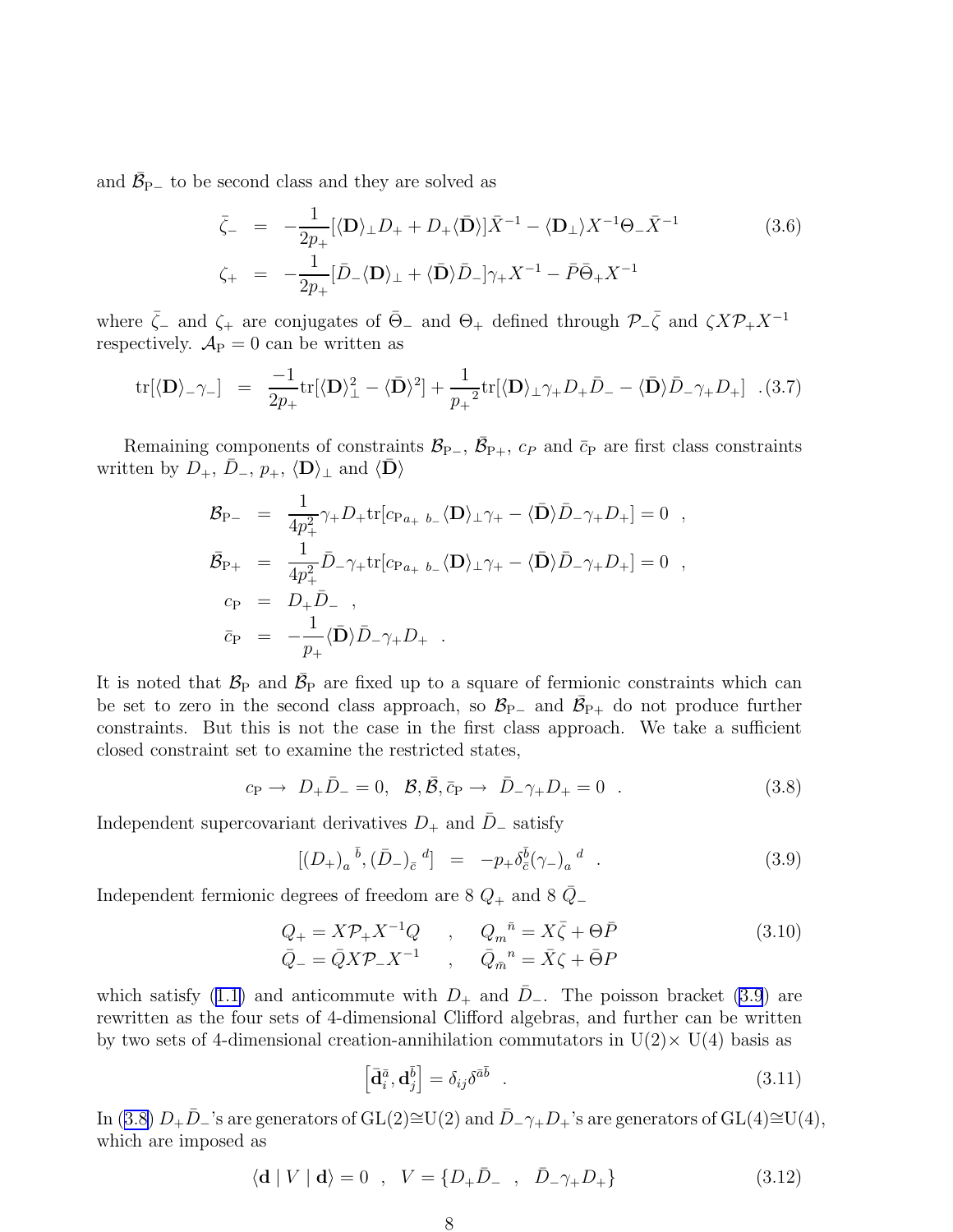<span id="page-9-0"></span>where

$$
|\mathbf{d}\rangle = \{|\phi\rangle, \mathbf{d}|\phi\rangle, \cdots, \mathbf{d}^8|\phi\rangle\}
$$
 (3.13)

with the ground state defined by  $\bar{\mathbf{d}} \mid \phi$  = 0. The conditions [\(3.12](#page-8-0)) is realized on the states  $| \mathbf{d} \rangle$  as

$$
(V_0 - v_0) | \mathbf{d} \rangle = 0, \quad V_- | \mathbf{d} \rangle = 0
$$
\n
$$
(3.14)
$$
\n
$$
V_0 = \{ V_{0i} = \mathbf{d}_i^{\bar{a}} \mathbf{\bar{d}}_i^{\bar{a}} |_{\bar{a}:\text{sum},i:\text{non-sum}}, \quad V_0^{\bar{a}} = \mathbf{d}_i^{\bar{a}} \mathbf{\bar{d}}_i^{\bar{a}} |_{\bar{a}:\text{non-sum},i:\text{sum}} \}
$$
\n
$$
V_- = \{ V_{-ij} = \mathbf{d}_i^{\bar{a}} \mathbf{\bar{d}}_j^{\bar{a}} |_{\bar{a}:\text{sum},i>j}, \quad V_-^{\bar{a}\bar{b}} = \mathbf{d}_i^{\bar{a}} \mathbf{\bar{d}}_i^{\bar{b}} |_{\bar{a} > \bar{b},i:\text{sum}} \},
$$
\n(3.14)

and restricted states are  $|\phi\rangle$  for  $v_0 = 0$  or  $\mathbf{d}_1^{\bar{1}} | \phi\rangle$  for  $(v_0)_1 = (v_0)^{\bar{1}} = 1$  as highest weight states depending on the  $v_0$ . These are the same higest weight states with the one for a flat case. It can be obtained by imposing  $GL(2)\times GL(4)$  invariance while it is obtained by SO(8) invariance for a flat case. In other words this closed first class constraint set  $(D^2)_A^B = 0$  is conformal extension of the one for a flat superparticle [\[14\]](#page-15-0).

# 4 Classical AdS superstring mechanics

We begin with the action for a superstring given by [\[6](#page-15-0)]

$$
S = \int d\sigma^2 \frac{1}{2} \left\{ -\sqrt{-g} g^{\mu\nu} (J_{\mu}^{\langle ab\rangle} J_{\langle ab\rangle\nu} - J_{\mu}^{\langle \bar{a}\bar{b}\rangle} J_{\nu \langle \bar{a}\bar{b}\rangle}) + \frac{k}{2} \epsilon^{\mu\nu} (E^{1/2} J_{\mu}^{\bar{a}\bar{b}} J_{\nu a\bar{b}} - E^{-1/2} J_{\mu}^{\bar{a}b} J_{\nu \bar{a}b}) \right\} \tag{4.1}
$$

with $k = \pm 1$ . Canonical conjugates  $P_A{}^M$  are defined in ([2.5](#page-4-0)), and we also introduce useful variables

$$
\tilde{P}_a^m = P_a^m + \frac{k}{2} E^{-1/2} (\bar{X}^{-1} \bar{v} \bar{\Theta} X^{-1})^{\bar{b}m} (\bar{J}_1)_{\bar{b}a} = -\sqrt{-g} (g^{00} \mathbf{J}_0 + g^{01} \mathbf{J}_1)_a{}^b (X^{-1} v)_b{}^m
$$
\n
$$
\tilde{P}_{\bar{a}}^{\bar{m}} = \bar{P}_{\bar{a}}^{\bar{m}} + \frac{k}{2} E^{1/2} (X^{-1} v \Theta \bar{X}^{-1})^{b \bar{m}} (J_1)_{b \bar{a}} = -\sqrt{-g} (g^{00} \mathbf{J}_0 + g^{01} \mathbf{J}_1)_a{}^b (\bar{X}^{-1} \bar{v})_{\bar{b}}{}^{\bar{m}}
$$
\n
$$
\zeta_{\bar{a}}^m = -(\bar{P} \bar{\Theta} X^{-1})_{\bar{a}}{}^m + \frac{k}{2} E^{1/2} (X^{-1})^{b \bar{m}} (J_1)_{b \bar{a}} \qquad (4.2)
$$
\n
$$
\bar{\zeta}_a^{\bar{m}} = -(P \Theta \bar{X}^{-1})_a{}^{\bar{m}} + \frac{k}{2} E^{-1/2} (\bar{X}^{-1})^{\bar{b} \bar{m}} (\bar{J}_1)_{\bar{b} a}.
$$

The last two fermionic equations are primary constraints corresponding to the one for the AdS superparticle [\(2.14](#page-5-0)),

$$
F_a^{\ \bar{b}} = E^{1/4} D_a^{\ \bar{b}} + \frac{k}{2} E^{-1/4} (\bar{J}_1)^{\bar{b}}_a = 0
$$
  

$$
\bar{F}_a^{\ b} = E^{-1/4} \bar{D}_a^{\ b} + \frac{k}{2} E^{1/4} (J_1)^b_{\ \bar{a}} = 0 \quad . \tag{4.3}
$$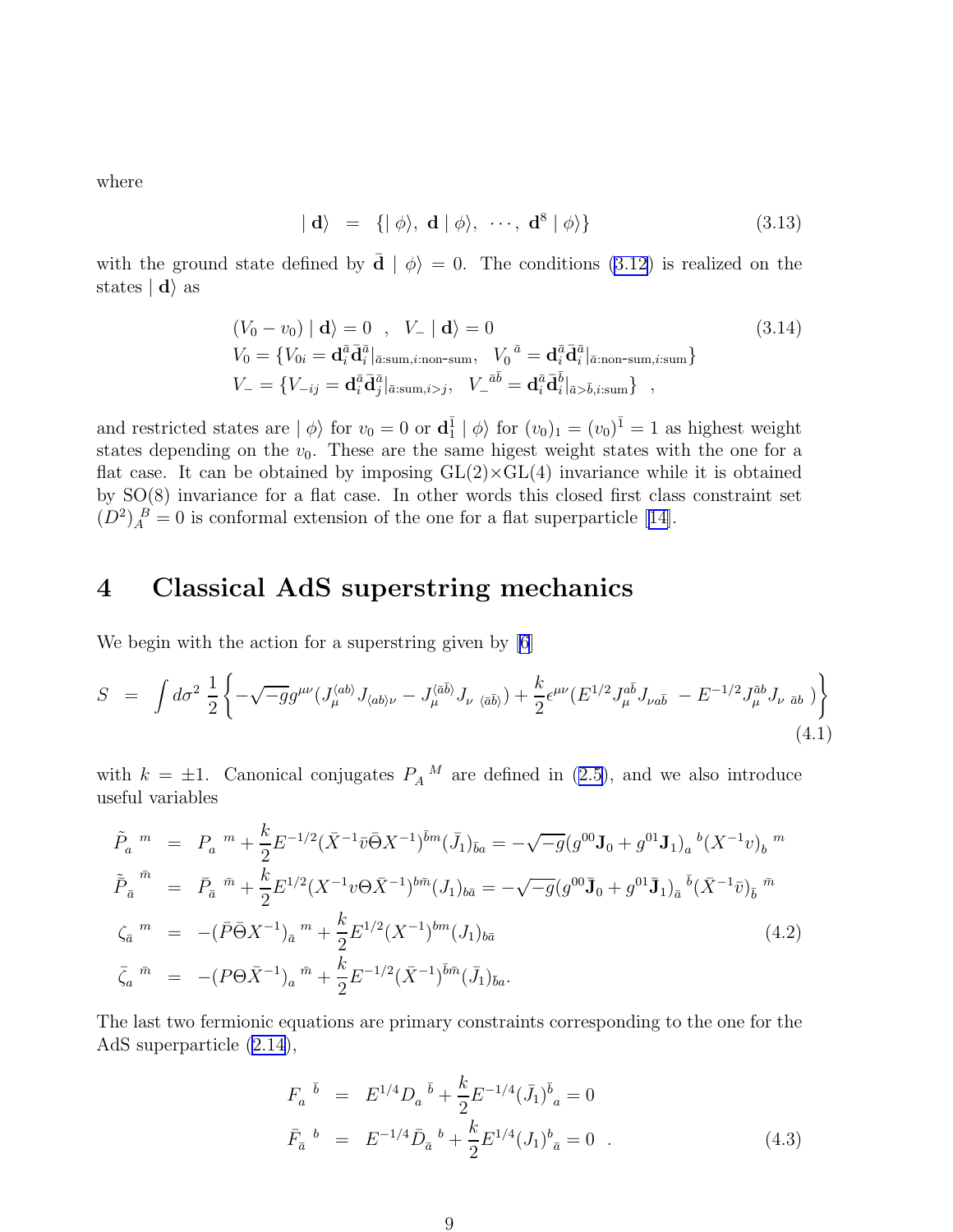<span id="page-10-0"></span>The Hamiltonian is given by

$$
\mathcal{H} = -\frac{2}{\sqrt{-g}g^{00}}A_{\perp} - \frac{2g^{01}}{g^{00}}A_{\parallel} + \text{tr}[F\bar{\lambda} + \bar{F}\lambda] \tag{4.4}
$$

$$
A_{\perp} = \frac{1}{2} \text{tr}[\langle \mathbf{D} \rangle^2 + \langle \mathbf{J} \rangle^2 - \langle \mathbf{\bar{D}} \rangle^2 - \langle \mathbf{\bar{J}} \rangle^2] = 0 \tag{4.5}
$$

$$
A_{\parallel} = \text{tr}[\langle \mathbf{D} \rangle \langle \mathbf{J} \rangle - \langle \bar{\mathbf{D}} \rangle \langle \bar{\mathbf{J}} \rangle] = 0 \tag{4.6}
$$

with multipliers  $\lambda$ 's determined consistently

$$
\lambda = -\frac{2}{\sqrt{-g}g^{00}} (E^{-1/4}\bar{J}) - \frac{2g^{01}}{g^{00}} (-E^{1/4}J)
$$
\n
$$
\bar{\lambda} = -\frac{2}{\sqrt{-g}g^{00}} (-E^{1/4}J) - \frac{2g^{01}}{g^{00}} (E^{-1/4}\bar{J}) , \qquad (4.7)
$$

where we denote  $J_1$  as J from now on.

The poisson brackets of the fermionic constraints([4.3\)](#page-9-0) are given schematically as

$$
\begin{aligned}\n\left[\left(\frac{F_a}{\bar{F}_{\bar{a}}}^{\bar{b}}\right), \left(F_c^{-\bar{d}}, \bar{F}_{\bar{c}}^{-d}\right)\right] &= \left(\frac{J_{ac}^{\bar{b}\bar{d}}}{D_{\bar{a}\bar{c}}^{\bar{b}\bar{d}}} \frac{D_{a\bar{c}}^{d\bar{b}}}{J_{\bar{a}\bar{c}}^{\bar{b}\bar{d}}}\right) \\
J_{ac}^{\bar{b}\bar{d}} &= \mathbf{J}_{\langle ac\rangle} \Omega^{\bar{b}\bar{d}} - \bar{\mathbf{J}}^{\langle \bar{b}\bar{d}\rangle} \Omega_{ac} - \frac{1}{4} \text{STr} J \Omega_{ac} \Omega^{\bar{b}\bar{d}} \\
J_{\bar{a}\bar{c}}^{\bar{b}\bar{d}} &= \mathbf{J}^{\langle bd\rangle} \Omega_{\bar{a}\bar{c}} - \bar{\mathbf{J}}_{\langle \bar{a}\bar{c}\rangle} \Omega^{bd} - \frac{1}{4} \text{STr} J \Omega_{\bar{a}\bar{c}} \Omega^{bd} \\
D_{a\bar{c}}^{\bar{d}\bar{b}} &= -\mathbf{D}_a \,^d \delta_{\bar{c}}^{\bar{b}} + \bar{\mathbf{D}}_{\bar{c}} \,^{\bar{b}} \delta_a^d \\
D_{\bar{a}\bar{c}}^{\bar{b}\bar{d}} &= -\mathbf{D}_c \,^b \delta_{\bar{a}}^{\bar{d}} + \bar{\mathbf{D}}_{\bar{a}} \,^{\bar{d}} \delta_c^b \ .\n\end{aligned} \tag{4.8}
$$

The right hand side of (4.8) has half zero modes described symbolically as

$$
\begin{pmatrix} D & J \\ J & D \end{pmatrix} \begin{pmatrix} J & D \\ D & J \end{pmatrix} = \begin{pmatrix} A_{\parallel} & A_{\perp} \\ A_{\perp} & A_{\parallel} \end{pmatrix} = 0 \tag{4.9}
$$

by using the  $\tau$  and  $\sigma$  reparametrization constraints (4.5) and (4.6). As expected the half of the fermionic constraints are first class and another half are second class constraints. The projection matrix into first class is now the one in (4.9), so first class constraints are given by

$$
\begin{pmatrix} B \\ \bar{B} \end{pmatrix} \equiv \begin{pmatrix} D & J \\ J & D \end{pmatrix} \begin{pmatrix} F \\ \bar{F} \end{pmatrix} = \begin{pmatrix} \langle \mathbf{D} \rangle F + F \langle \bar{\mathbf{D}} \rangle - (\langle \bar{\mathbf{J}} \rangle \bar{F} + \bar{F} \langle \mathbf{J} \rangle)^T \\ \langle \bar{\mathbf{D}} \rangle \bar{F} + \bar{F} \langle \mathbf{D} \rangle - (\langle \mathbf{J} \rangle F + F \langle \bar{\mathbf{J}} \rangle)^T \end{pmatrix} = 0 . \quad (4.10)
$$

They generate following  $\kappa$ -transformations

$$
\delta_{\kappa,\bar{\kappa}}Z = [Z, \text{tr}(\bar{B}\kappa - B\bar{\kappa})]
$$
\n
$$
\delta_{\kappa,\bar{\kappa}}X = \Theta(\bar{\kappa}\langle \mathbf{D} \rangle + \langle \mathbf{\bar{D}} \rangle \bar{\kappa} + \kappa^{T} \langle \mathbf{J} \rangle + \langle \mathbf{\bar{J}} \rangle \kappa^{T})
$$
\n
$$
\delta_{\kappa,\bar{\kappa}}\bar{X} = \bar{\Theta}(\kappa \langle \mathbf{\bar{D}} \rangle + \langle \mathbf{D} \rangle \kappa + \bar{\kappa}^{T} \langle \mathbf{\bar{J}} \rangle + \langle \mathbf{J} \rangle \bar{\kappa}^{T})
$$
\n
$$
\delta_{\kappa,\bar{\kappa}}\Theta = X(\kappa \langle \mathbf{\bar{D}} \rangle + \langle \mathbf{D} \rangle \kappa + \bar{\kappa}^{T} \langle \mathbf{\bar{J}} \rangle + \langle \mathbf{J} \rangle \bar{\kappa}^{T})
$$
\n
$$
\delta_{\kappa,\bar{\kappa}}\bar{\Theta} = \bar{X}(\bar{\kappa}\langle \mathbf{D} \rangle + \langle \mathbf{\bar{D}} \rangle \bar{\kappa} + \kappa^{T} \langle \mathbf{J} \rangle + \langle \mathbf{\bar{J}} \rangle \kappa^{T})
$$
\n(4.11)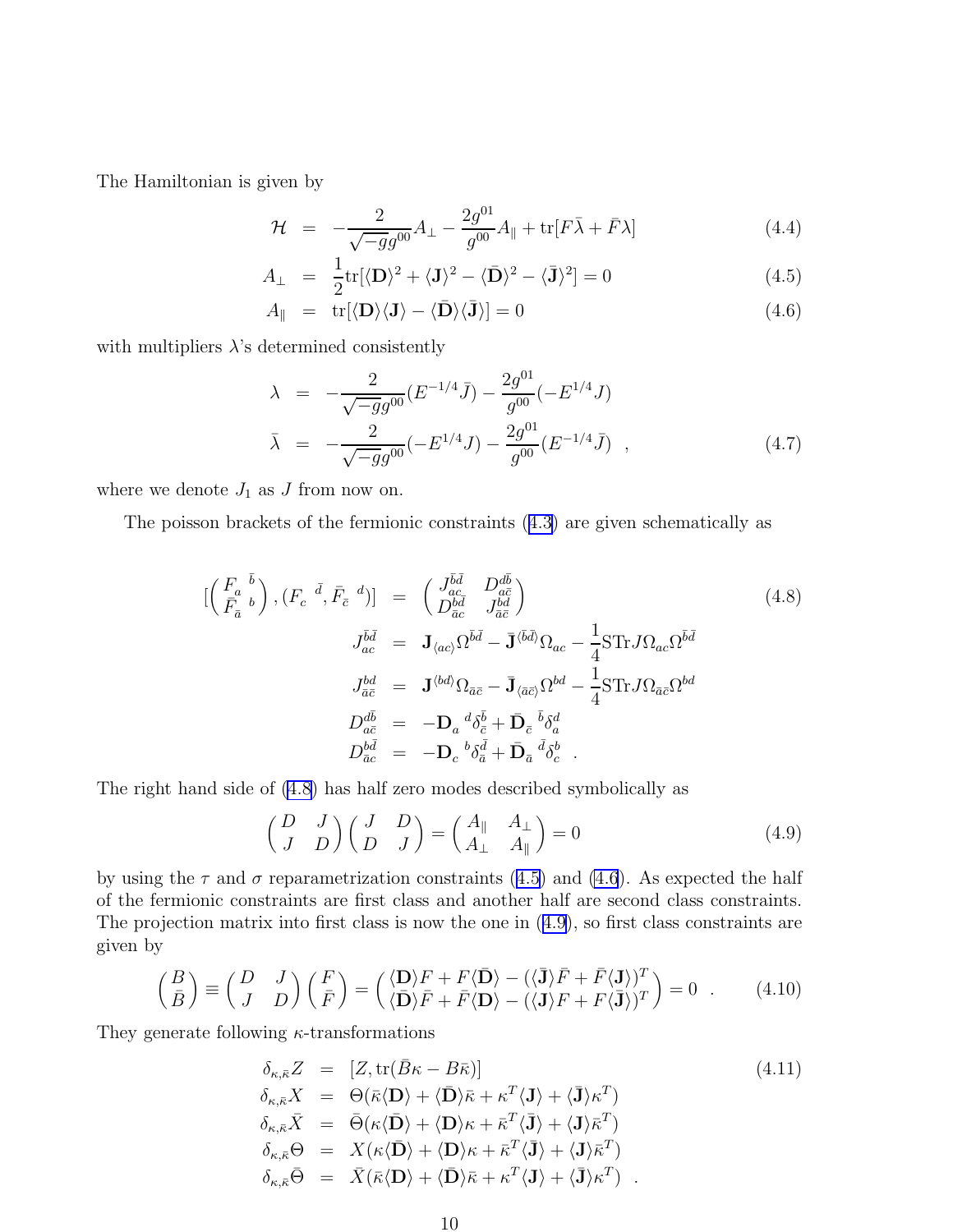Both  $\kappa$  and  $\bar{\kappa}$  parameters have following zeromodes, and this reducibility continues infinitely

$$
\delta \kappa = \langle \mathbf{D} \rangle \kappa_1 - \kappa_1 \langle \mathbf{D} \rangle - \langle \mathbf{J} \rangle \bar{\kappa}_1^T + \bar{\kappa}_1^T \langle \mathbf{J} \rangle , \quad \delta \kappa_1 = \langle \mathbf{D} \rangle \kappa_2 + \kappa_2 \langle \mathbf{D} \rangle + \langle \mathbf{J} \rangle \bar{\kappa}_2^T + \bar{\kappa}_2^T \langle \mathbf{J} \rangle, \cdots \n\delta \bar{\kappa} = \langle \mathbf{D} \rangle \bar{\kappa}_1 - \bar{\kappa}_1 \langle \mathbf{D} \rangle - \langle \mathbf{J} \rangle \kappa_1^T + \kappa_1^T \langle \mathbf{J} \rangle , \quad \delta \bar{\kappa}_1 = \langle \mathbf{D} \rangle \bar{\kappa}_2 + \bar{\kappa}_2 \langle \mathbf{D} \rangle + \langle \mathbf{J} \rangle \kappa_2^T + \kappa_2^T \langle \mathbf{J} \rangle, \cdots
$$
\n(4.12)

where  $A_{\perp} = 0$  and  $A_{\parallel} = 0$  are used. Again it leads to that only each half components of  $Θ$  and  $Θ$  can be fixed by using this  $κ$ -symmetries.

Now we calculate equations of motion using with the Hamiltonian [\(4.4](#page-10-0)) for an AdS superstring in the conformal gauge  $g_{00} + g_{11} = 0 = g_{01}$ ,

$$
\partial_{\tau} Z_{M}{}^{A} = Z_{M}{}^{B} \Gamma_{B}{}^{A} , \Gamma = \begin{pmatrix} \langle \mathbf{D} \rangle & -E^{-1/2} \bar{J}^{T} \\ -E^{1/2} J^{T} & \langle \bar{\mathbf{D}} \rangle \end{pmatrix} \approx \begin{pmatrix} \langle \mathbf{D} \rangle & 2D \\ 2\bar{D} & \langle \bar{\mathbf{D}} \rangle \end{pmatrix} . \quad (4.13)
$$

The momenta satisfies

$$
\partial_{\tau} \langle \mathbf{D} \rangle = \nabla_{\sigma} \langle \mathbf{J} \rangle , \quad \partial_{\tau} \langle \mathbf{J} \rangle = \nabla_{\sigma} \langle \mathbf{D} \rangle
$$
\n
$$
\partial_{\tau} \langle \mathbf{D} \rangle = \nabla_{\sigma} \langle \mathbf{J} \rangle , \quad \partial_{\tau} \langle \mathbf{J} \rangle = \nabla_{\sigma} \langle \mathbf{D} \rangle , \tag{4.14}
$$

which is the stringy extension of momentum conservation of the superparticle,  $\langle \mathbf{D} \rangle = 0$ . The field equation is given by

$$
\begin{aligned}\n\{\n- \partial_{\tau}^{2} + \partial_{\sigma}^{2} + \frac{1}{2} \hat{\Gamma}_{+} \hat{\Gamma}_{-} + \frac{1}{2} \hat{\Gamma}_{-} \hat{\Gamma}_{+} \\
+ \left[ \hat{\Gamma}_{+} |_{\text{base}}, \hat{\Gamma}_{-} |_{\text{fermi}} \right] + \left[ \hat{\Gamma}_{-} |_{\text{base}}, \hat{\Gamma}_{+} |_{\text{fermi}} \right] \}_{B}^{A} Z_{M}^{B} = 0 , \\
\hat{\Gamma}_{\pm} &= \begin{pmatrix}\n\langle \hat{\mathbf{D}}_{\pm} \rangle & 2 \hat{\hat{D}}_{\pm} \\
2 \hat{\hat{D}}_{\pm} & \langle \hat{\hat{\mathbf{D}}}_{\pm} \rangle\n\end{pmatrix} \\
\langle \hat{\mathbf{D}} \rangle_{\pm} &= \langle \mathbf{D} \rangle \pm \langle \mathbf{J} \rangle \ , \quad \langle \hat{\mathbf{D}} \rangle_{\pm} = \langle \mathbf{D} \rangle \pm \langle \mathbf{J} \rangle \ , \\
\hat{\hat{D}}_{\pm} &= D \pm \frac{1}{2} J \ , \quad \hat{\hat{D}}_{\pm} = \bar{D} \pm \frac{1}{2} \bar{J} \ ,\n\end{aligned}
$$
\n(4.15)

in a trivial  $Sp(4) \times GL(1)$  gauge.  $\hat{\Gamma}_{\pm}$  are now induced connection of AdS background on the right/left sectors of the worldvolume.

We have shown that the AdS superstring has the  $\tau$ ,  $\sigma$  reparametrization invariance and the fermionic constraints that are mixture of first class and second class as same as the flat superstring. The field equation for the AdS superstring is given by (4.15) which includes the contribution of the AdS background through the induced connections  $\Gamma$ 's.

It is expected that the solutions are written as sum of right and left moving modes. Indeed the matrix in the right hand side of([4.8\)](#page-10-0) can be diagonalized, where eigenvalues are

$$
\hat{\mathbf{D}}_{\pm} = \mathbf{D} \pm \mathbf{J} \n\hat{\mathbf{D}}_{\pm} = \mathbf{D} \pm \mathbf{J}
$$
\n(4.16)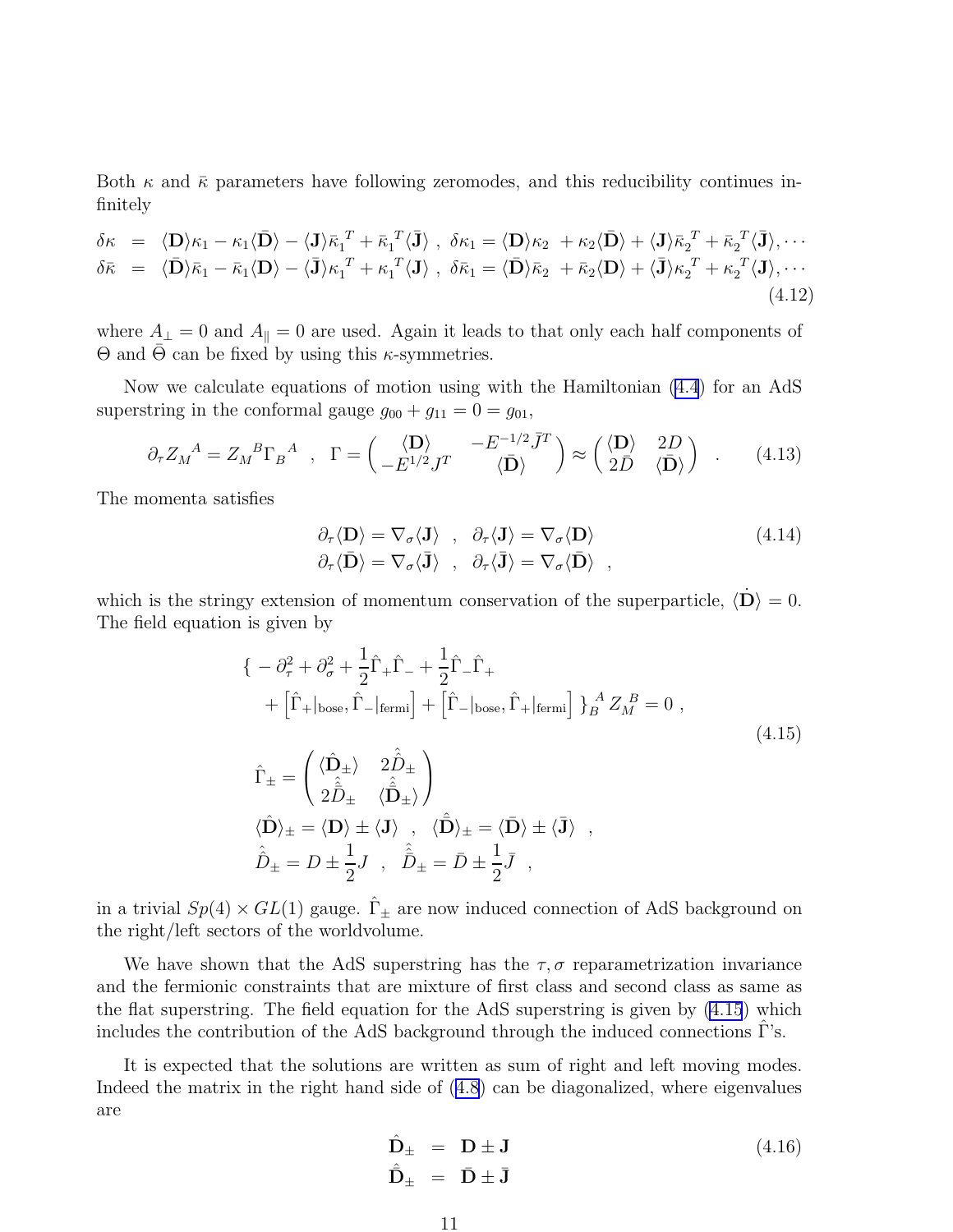and eigenstates are

$$
\hat{D}_{\pm}{}^{\bar{b}}_{a} = F_{a}{}^{\bar{b}} \pm \bar{F}^{\bar{b}}_{a} = E^{1/4} \hat{\hat{D}}_{a}{}^{\bar{b}} \pm E^{-1/4} \hat{\bar{D}}^{\bar{b}}_{a} . \qquad (4.17)
$$

The coset part of supercovariant derivative can be separated into right/left moving sectors up to constraints

$$
\begin{aligned}\n\left[\langle \hat{\mathbf{D}}_{\pm} \rangle_{ab}(\sigma), \langle \hat{\mathbf{D}}_{\mp} \rangle_{cd}(\sigma')\right] &= 2\Omega_{\langle c|\langle b}(\mathbf{D})_{a\rangle|d\rangle} \approx 0 \\
\left[\langle \hat{\mathbf{D}}_{\pm} \rangle_{ab}(\sigma), \hat{D}_{\mp,c}(\sigma')\right] &= \Omega_{c\langle b} \hat{D}_{\pm,a} \delta(\sigma - \sigma') \approx 0 \\
\left[\hat{D}_{\pm,a}(\sigma), \hat{D}_{\mp,c}(\sigma')\right] &= 2\left(\Omega_{ac}(\bar{\mathbf{D}})^{\bar{b}\bar{d}} + \Omega^{\bar{b}\bar{d}}(\mathbf{D})_{ac}\right) \approx 0\n\end{aligned} \tag{4.18}
$$

and similar algebras for the bared  $(S<sup>5</sup>)$  sector. This right/left separation corresponds to the choice  $J_{\text{base}} \to RJ_{\text{base}}$  and  $J_{\text{fermi}} \to (R/2)J_{\text{fermi}}$  in the IW contraction [\(1.9](#page-2-0)). Despite of the general feature of the algebra [\(1.7](#page-2-0)), this almost chiral representation is possible because of local constraints such as bosonic Sp(4) constraints  $\mathbf{D}_{(ab)} = \bar{\mathbf{D}}_{(ab)} = 0$ . On the other hand this incomplete separation causes the following complicated algebra. The poisson bracket of supercovariant derivatives for a  $\tau + \sigma$  sector are given as follows, where  $+$  indices are omitted:

$$
\begin{aligned}\n\left[\langle\hat{\mathbf{D}}\rangle_{ab}(\sigma),\langle\hat{\mathbf{D}}\rangle_{cd}(\sigma')\right] &= 2\Omega_{\langle c|\langle b}\Omega_{a\rangle|d\rangle}\delta'(\sigma-\sigma') + 4\Omega_{\langle c|\langle b}(\mathbf{J})_{a\rangle|d\rangle}\delta(\sigma-\sigma') \\
\left[\langle\hat{\mathbf{D}}\rangle_{\bar{a}\bar{b}}(\sigma),\langle\hat{\mathbf{D}}\rangle_{\bar{c}\bar{d}}(\sigma')\right] &= -2\Omega_{\langle\bar{c}|\langle\bar{b}}\Omega_{\bar{a}\rangle|\bar{d}\rangle}\delta'(\sigma-\sigma') + 4\Omega_{\langle\bar{c}|\langle\bar{b}}(\mathbf{J})_{\bar{a}\rangle|\bar{d}\rangle}\delta(\sigma-\sigma') \\
\left[\hat{D}_a{}^{\bar{b}}(\sigma),\hat{D}_c{}^{\bar{d}}(\sigma')\right] &= 2(\Omega^{\bar{b}\bar{d}}\langle\hat{\mathbf{D}}\rangle_{ac} - \Omega_{ac}\langle\hat{\mathbf{D}}\rangle^{\bar{b}\bar{d}})\delta(\sigma-\sigma') \\
\left[\langle\hat{\mathbf{D}}\rangle_{ab}(\sigma),\hat{D}_c{}^{\bar{d}}(\sigma')\right] &= \Omega_{c\langle b}\tilde{D}_{a\rangle}{}^{\bar{d}}\delta(\sigma-\sigma') \\
\left[\langle\hat{\mathbf{D}}\rangle_{\bar{a}\bar{b}}(\sigma),\hat{D}_c{}^{\bar{d}}(\sigma')\right] &= 2(-\Omega^{\bar{b}\bar{d}}\langle\hat{\mathbf{D}} + 2\mathbf{J})^{ac} + \Omega_{ac}\langle\hat{\mathbf{D}} + 2\mathbf{J}\rangle^{\bar{b}\bar{d}}\rangle\delta(\sigma-\sigma') \\
\left[\hat{D}_a{}^{\bar{b}}(\sigma),\tilde{D}_c{}^{\bar{d}}(\sigma')\right] &= -4\Omega_{ac}\Omega^{\bar{b}\bar{d}}\delta'(\sigma-\sigma') - 4\{\Omega_{ac}(\bar{\mathbf{J}})^{\bar{b}\bar{d}} + \Omega^{\bar{b}\bar{d}}(\mathbf{J})_{ac}\}\delta(\sigma-\sigma') \\
\left[\langle\hat{\mathbf{D}}\rangle_{ab}(\sigma),\tilde{D}_c{}^{\bar{d}}(\sigma')\right] &= -4\Omega_{ac}\Omega^{\bar{b}\bar{
$$

where

$$
\begin{array}{rcl}\n\tilde{D}_{\pm}{}^{\bar{b}}{}_{a} & = & \hat{D}_{\mp}{}^{\bar{b}}{}_{a} + 2 \hat{\omega}_{\pm}{}^{\bar{b}}{}_{a} \\
\hat{\omega}_{\pm}{}^{\bar{b}}{}_{a} & = & \pm E^{1/4} J_{a}{}^{\bar{b}} - E^{-1/4} \bar{J}^{\bar{b}}{}_{a}\n\end{array}
$$

.

Then next we calculate closed first class constraint set to obtain its local symmetries analogous to the AdS superparticle case. The first class constraint set, which can be separated into the left/right chiral sectors up to the constraints, is given by

$$
\mathcal{A} = \frac{1}{4} \text{tr} \left( \langle \hat{\mathbf{D}} \rangle^2 - \langle \hat{\bar{\mathbf{D}}} \rangle^2 + \tilde{D} \hat{D} \right)
$$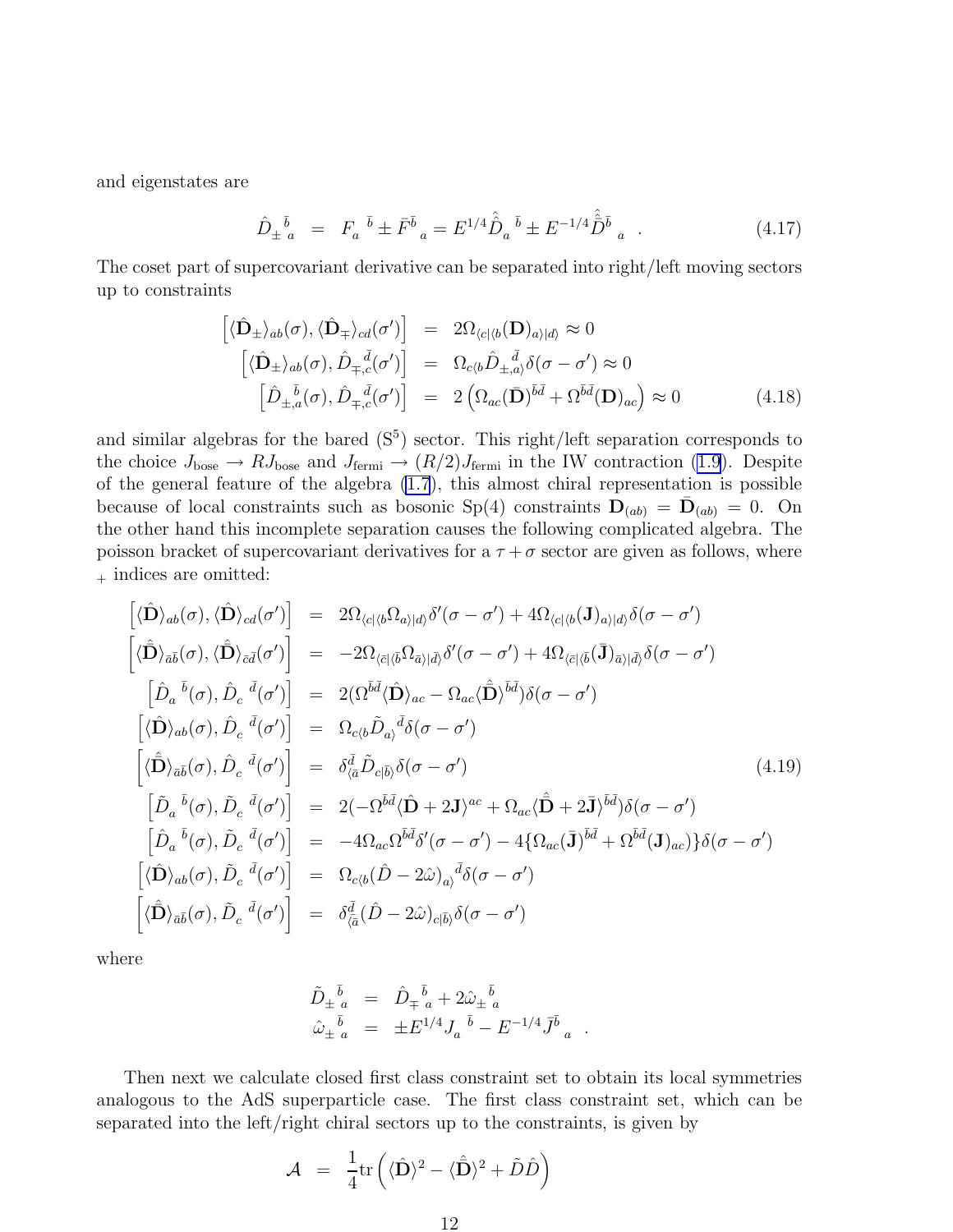$$
\begin{array}{rcl}\n\mathcal{B}_{a}^{\ \ \bar{b}} & = & \langle \hat{\mathbf{D}} \rangle_{a} \cdot \hat{D}_{\cdot}^{\ \ \bar{b}} + \hat{D}_{a}^{\ \ \bar{\cdot}} \langle \hat{\mathbf{D}} \rangle_{\bar{\cdot}}^{\ \ \bar{b}} \\
\mathcal{C}_{a}^{\ \ \bar{b}} \, \bar{d} & = & \hat{D}_{a}^{\ \ \bar{b}} \hat{D}_{c}^{\ \ \bar{d}} \\
\mathcal{D}_{\langle ab \rangle} & = & \hat{D}_{\langle a}^{\ \ \bar{\cdot}} \nabla \hat{D}_{b} \rangle_{\bar{\cdot}}^{\ \ \bar{\cdot}} \end{array}, \quad \bar{\mathcal{D}}_{\langle \bar{a} \bar{b} \rangle} = \hat{D}_{\langle \bar{a} \vert} \nabla \hat{D}_{\cdot | \bar{b} \rangle}^{\ \ \bar{\cdot}} \tag{4.20}
$$

where indices  $\cdot$ ,  $\cdot$  are used as contracted indices. The number of A, B, C, D and  $\overline{D}$  are  $1, 16, 16 \times 15/2 = 120$  $1, 16, 16 \times 15/2 = 120$  $1, 16, 16 \times 15/2 = 120$ , 5 and 5 which coincides with the flat superstring case [[7](#page-15-0)]. They satisfy the following algebras up to  $(2.13)$ :

$$
[A(\sigma), A(\sigma')] = 2A(\sigma)\delta'(\sigma - \sigma') + A'\delta(\sigma - \sigma')
$$
  
\n
$$
[A(\sigma), B_{c}{}^{d}(\sigma')] = -2B_{c}{}^{d}\delta'(\sigma - \sigma') + \{-\nabla B_{c}{}^{d} + \frac{1}{2}C_{c}{}^{c}(\sigma - \sigma') - \frac{1}{2}\langle \hat{\omega}_{-c}{}^{c}(\sigma - \sigma') \rangle
$$
  
\n
$$
\nabla B_{c}{}^{d} = (\mathcal{B}' - 2(\mathbf{J})\mathcal{B} + 2\mathcal{B}(\mathbf{J}))_{c}{}^{d}
$$
  
\n
$$
[A(\sigma), C_{a}{}^{d}\delta'(\sigma')] = 2C_{a}{}^{b}\delta(\sigma - \sigma') + C_{a}{}^{b}\delta(\sigma)\delta(\sigma - \sigma')
$$
  
\n
$$
[A(\sigma), \mathcal{D}_{ab}(\sigma')] = -3\mathcal{D}_{ab}(\sigma)\delta'(\sigma - \sigma') - 2\mathcal{D}'_{ab}(\sigma)\delta(\sigma - \sigma')
$$
  
\n
$$
[A(\sigma), \mathcal{D}_{ab}(\sigma')] = -3\mathcal{D}_{ab}(\sigma)\delta'(\sigma - \sigma') - 2\mathcal{D}'_{ab}(\sigma)\delta(\sigma - \sigma')
$$
  
\n
$$
[B_{a}{}^{b}(\sigma), B_{c}{}^{d}(\sigma')] = -(C_{\alpha}{}^{c}\sigma) + C'^{b}\bar{A} + 2C_{a}{}^{b}\bar{A} + 2C_{a}{}^{b}\bar{A} + 2C'^{b}\bar{A} + 2C'^{b}\bar{A} + 2C'^{b}\bar{A} + 2C'^{b}\bar{A} + 2C'^{b}\bar{A} + 2C'^{b}\bar{A} + 2C'^{b}\bar{A} + 2C'^{b}\bar{A} + 2C'^{b}\bar{A} + 2C'^{b}\bar{A} + 2C'^{b}\bar{A} + 2C'^{b}\bar{A} + 2C'^{b}\bar{A} + 2C'^{b}\bar{A} + 2C'^{b}\bar{A} + 2C'^{b}\bar{A} + 2C'^{b}\bar{A} + 2C'^{b}\bar{A} + 2C'^{b}\bar{A} + 2C'^{b}\bar{A} + 2C'^{b}\bar{
$$

It is noted that the covariant derivatives  $\nabla_{\sigma}$  are not usual covariant derivatives on constraints, but  $\nabla_{\sigma}$  acts on parameters as usual  $Sp(4)$  covariant derivatives if one multiply parameters to these algebra. Since commutators among  $\mathcal{C}$ 's and  $\mathcal{D}'$ 's always contain two  $D$ 's, they make closed algebras.

The AdS superstring algebra does not have the form of the AdS superparticle algebra ([3.2\)](#page-7-0),  $(D^2)_A^B|_{\text{Traceless}} = 0$ . Because of the stringy anomalous term  $[\langle \hat{\mathbf{D}} \rangle, \langle \hat{\mathbf{D}} \rangle] \sim \delta'(\sigma - \sigma')$ , the poisson bracket between two  $\mathcal{B}'s$  contains  $\delta'(\sigma - \sigma')$  C term which no more has the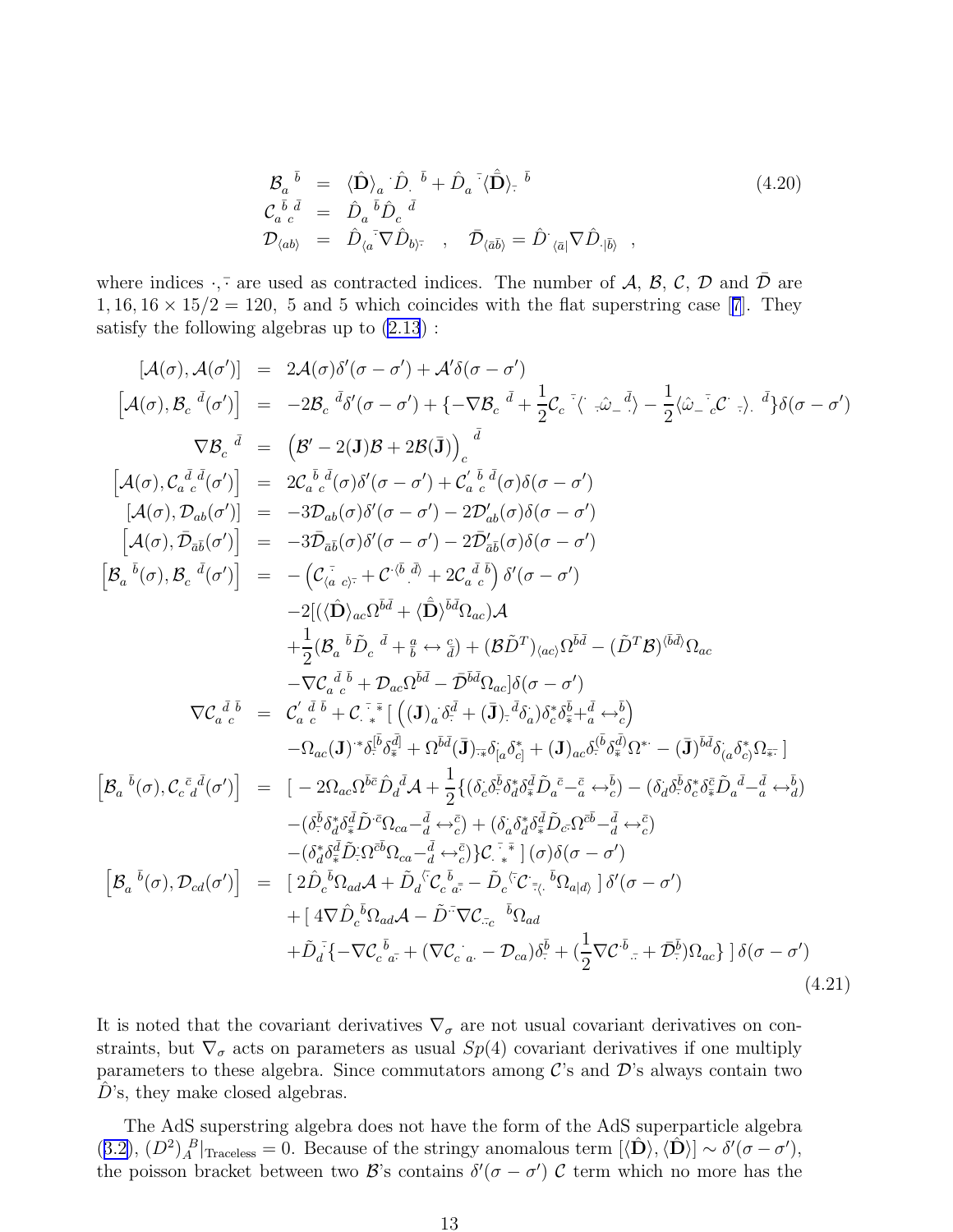form of [\(3.2](#page-7-0)). The number of C constraints is  $120 = \begin{pmatrix} 10 \\ 3 \end{pmatrix}$ 3  $\setminus$ which is the number of degrees of freedom of three forms in 10-dimensions. The total number of this constraints set is  $1 + 16 + 120 + 10 = 147$  which is not  $8^2 - 1 = 63$  of the AdS superparticle case but is same as the flat superstring case[[7](#page-15-0), [9](#page-15-0)]. Interesting result is that this first class constraint set  $\mathcal{A} = \mathcal{B} = \mathcal{C} = \mathcal{D} = 0$  satisfy the same algebra of the one for the flat case [\[7](#page-15-0), [9\]](#page-15-0). This first class constraint set represents the same as the system with the second class constraints  $F = \overline{F} = 0$  in [\(4.3](#page-9-0)).

# 5 Conclusions and discussions

In this paper we have examined the manifest superconformal construction of the AdS superparticle and superstring described by the supermatrix valued coordinates. By introducing supercovariant derivatives whole symmetries of the AdS superparticle are simply described by  $D^2 = 0$ , adding to  $(Sp(4) \times GL(1))^2$  constraints  $(D) = \text{tr}D = 0$ . *κ*-symmetry and its infinitely reducibility for both the AdS superparticle/string are shown as that half ofeach  $\Theta$  and  $\overline{\Theta}$  can be gauged away. So the complex gauge proposed in [[6\]](#page-15-0) can not be applied. Equation of motion of the AdS superparticle is obtained as free null AdS geodesics.

The equation of motion for the AdS superstring is obtained as two-dimensional wave equation with induced AdS connection. The left/right chiral separation from this two dimensional equation is not obvious, but we obtained left/right chiral supercovariant derivative algebra from the action. Chiral separation of the supercovariant derivatives and spacetime local symmetry algebra are possible up to constraints. The origin of this weakly chiral separation can be explained as that the AdS superstring is described by supercovariant derivatives and currents which satisfy inhomogeneous  $GL(4|4)$  rather than just  $GL(4|4)$ . In other words stringy extension is not incorporated with the superconformal symmetry  $GL(4)$ . Local symmetry constraint set for the AdS superstring obtained by direct computation from the action is turned out to be the same with the one for the flat case, ABCD constraints.

Quantization of these systems are possible in the first class constraints approach for the AdS superparticle and the "light-cone-like" gauge for both the AdS superparticle and string as we have shown. This model is easy to handle as the AdS superstring system, and will be useful toward the AdS superstring correction to the classical AdS supergravity theory.

#### Acknowledgments

This research is partially supported by the grant-in-aid for Scientific Research, No.12640258 Ministry of Education Japan.